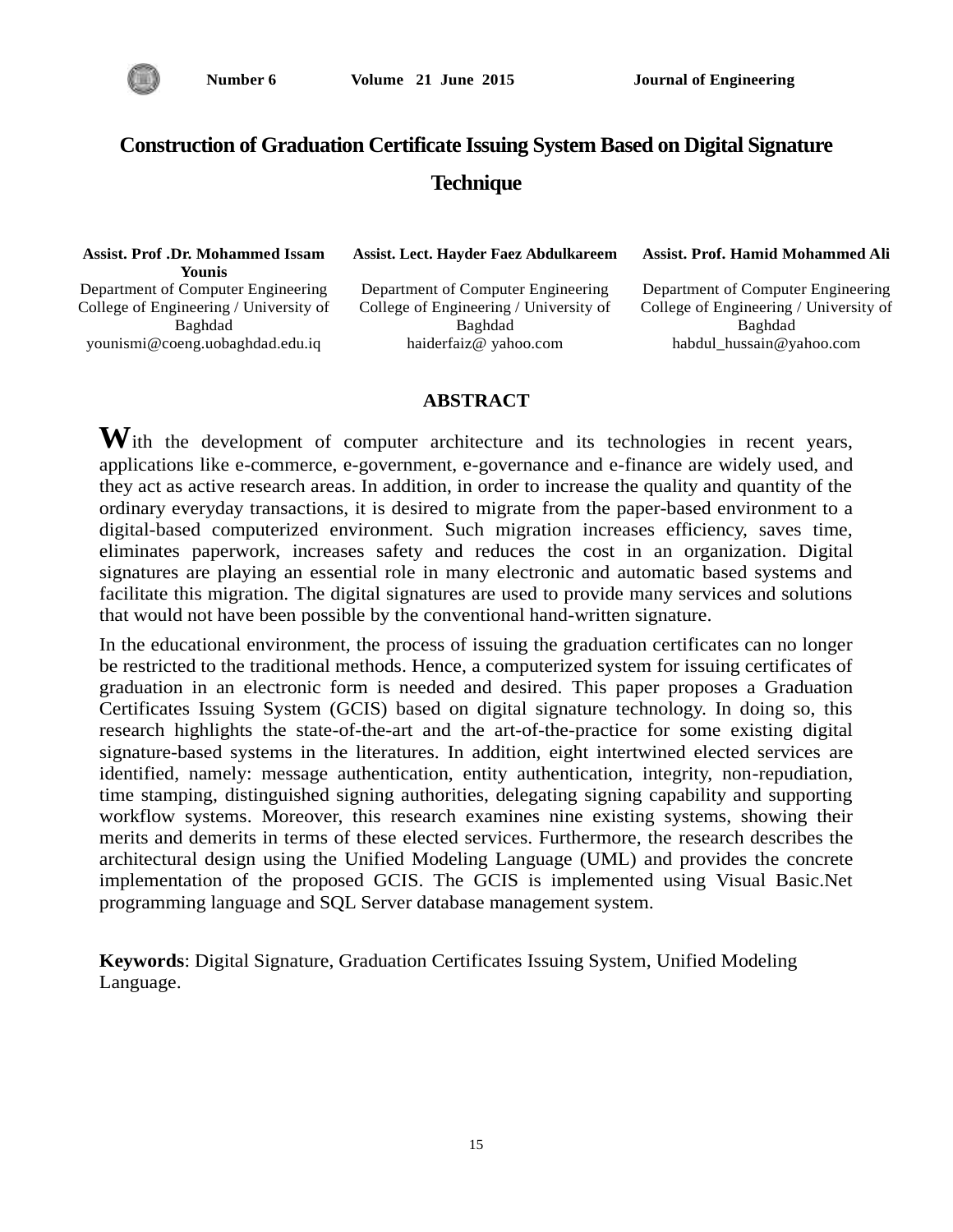

**بناء نظام إلصذار وثيقة التخرج باالعتواد على تقانة التوقيع الرقوي**

| اً. م. حامد محمد علي       | م,م. حيدر فائز عبد الكريم  | د. محمد عصام یونس          |
|----------------------------|----------------------------|----------------------------|
| قسم هندسة الحاسبات         | قسم هندسة الحاسبات         | قسم هندسة الحاسبات         |
| كلية الهندسة / جامعة بغداد | كلية الهندسة / جامعة بغداد | كلية الهندسة / جامعة بغداد |

#### **الخالصة**

مع النطور العلمي الهائل لمعمارية الحاسوب ونقاناتها في السنوات الأخيرة، أصبحت النطبيقات مثل النجارة الإلكترونية، الحكومة الإلكترونية، الحوكمة الإلكترونية، والتمويل الإلكتروني منطقة للبحث العلمي النشط على نطاق واسع ٍ وبالنتيجة أصبح لزاما الهجرة من البيئة الورقية إلى البيئة المحوسبة المستندّة إلى الرقمية من أجل زيادة جودة وكمية المعاملات اليومية المنجزة. هذه المهجرة تزيد من الكفاءة، وتوفر الوقت، وتلغي المعاملات الورقية، وترفع درجة الأمان، وتقلل من التكلفة في المؤسسة. ومما يجدر الاشارة اليه أن التوقيعات الرقمية تلعب دورا أساسيا في العديد من الأنظمة الإلكترونية وتسهل هذه المهجّرة. تستخدم التوقيعات الرقمية كوسيلة لتوفير العديد من الخدمات والحلّول والتي من غير الممكن تحقيقها بواسطة النّو قبعات البدو بـة النقلبدبـة

إن عملية إصدار وثائق (شهادات) النخرج لا يمكن أن تبقى مقتصرة على الطرق النقليدية في البيئة التعليمية. وبالتالي، أصبح لزاما توفير نظام محوسب لإصدار وثائق التخرج في شكل الكتروني. على هذا النحو، يقترح هذه البحث بناء نظام لإصدار وثائق النخرج ( GCIS ) بالاعتماد على نقانة التوقيع الرقمي. وبالقيام بذلك، يتبنى هذا البحث تسليط الضوء على حالة بعض الأنظمة المستندة على التوقيع الرقمي وواقعها العمليّ فضلا عن ذلك، يحدد هذا البحث ثمانية خدمات منتخبة ومتشابكة، هي: مصادقة الرسالة، مصادقة الكيان, النزاهة, عدم التنصل، ختم الوقت، سلطة التوقيع الجزئية (التوقيع حسب الصلاحية او المسؤولية)، ونفويض القدرة على النوقيع (النخويل بالنوفيع)، ودعم نظم سير العمل وعلاوة على ذلك ، بسلط هذا البحث الضوء على نسعة من النظم القائمة ، ويبين مزايا وعيوب كل منها بالاعتماد على الخدمات المنتخبة الأنفة الذكر أخيرا، يصف البحث النصميم المعماري باستخدام لغة النمذجة الموحدة ( UML ) ونوفر النُّنفيذ الملموس للنظام المُقترح. ومن الجدير بالذكر, إن النظام المقترح تم تنفيذه باستخدام لغة البرمجة ( Visual Basic.NET ) ونظام إدارة قواعد البيانات .( SOL Server )

ا**لكلمات الرئيسية :** التوقيع الرق*مي*، نظام إصدار وثائق التخرج، لغة النمذجة الموحدة.

# **1. INTRODUCTION**

Organizations have been trying to move from a paper-intensive environment to a paper-free environment. Word processors have replaced the writing pad and pen, spreadsheet applications have replaced manual spreadsheets, and e-mails have supplanted handwritten letters. Organizations are moving away from the traditional, time consuming paper processes and searching for new and innovative technology to improve efficiency **,Zupan, 2006.** As digital technologies continue to develop rapidly, this impact on many daily tasks which rely on technology. Many of the paper-based documents are being gradually replaced by their electronic versions, such as e-Tickets, e-mail, online (internet) banking and e-Portfolios. These technologies are powerful, flexible and bring huge advantages **,Chen-Wilson, et al., 2011.**

Nowadays various applications such as banking, sale-purchase and stock trading are increasing day by day and emphasizing on electronic transaction to minimize the operational cost and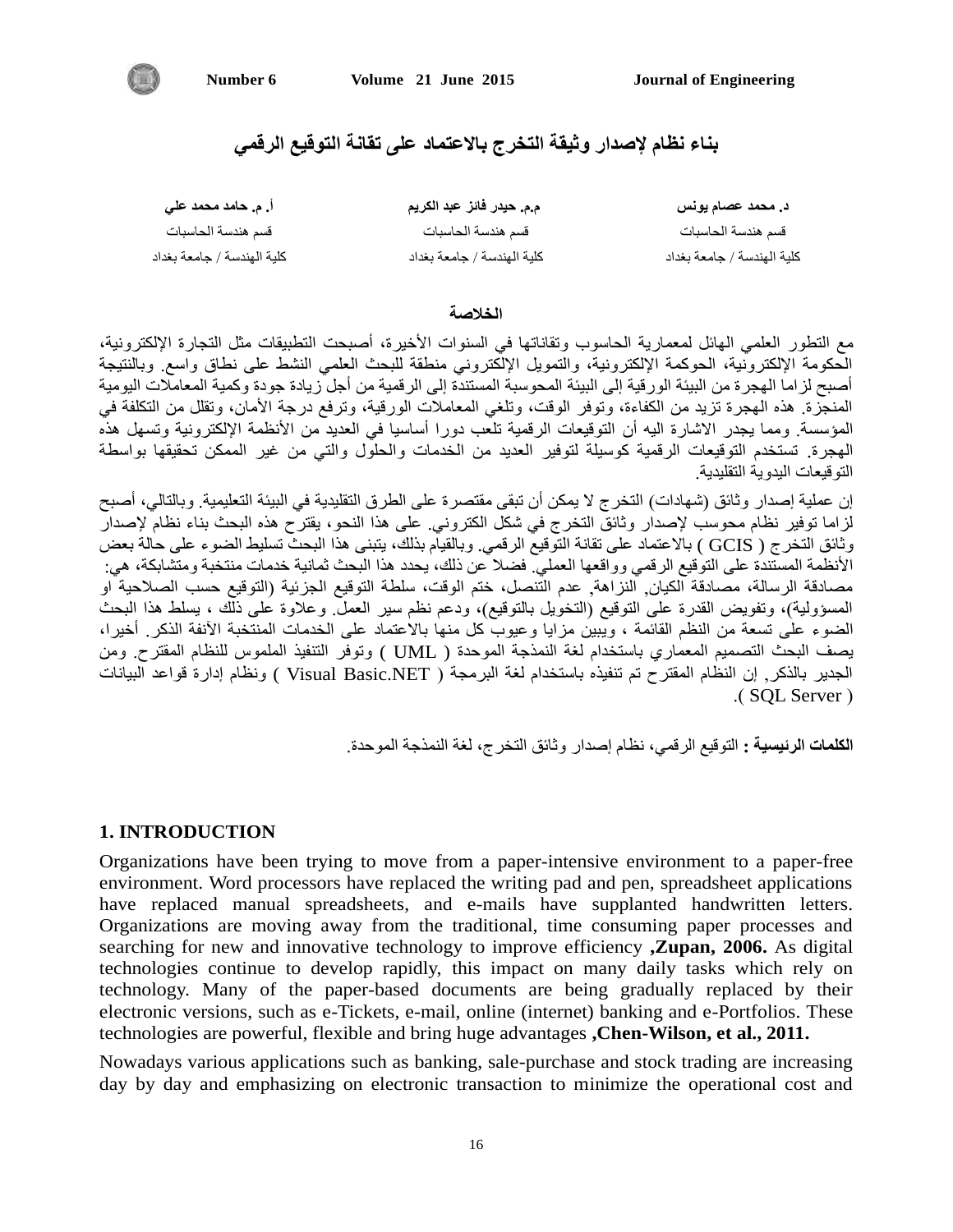

increasing the services. This need has led to the development of the new notion of electronic document that can be generated, processed and stored in computers and transmitted over the net. The information transmitted over these documents can be susceptible and thus need to be protected from intruders and malicious third parties. Traditionally, in paper document this kind of protection is provided by the written signature and thus it authenticates the document for the communicating parties. For electronic documents, this facility is provided by means of digital signature. Using the digital signature algorithms can provide authenticity and validation to the electronic document **,Shukla, et al., 2012.** With the development of computer engineering and technology, e-commerce, e-government and e-finance are widely used. Digital signatures are playing an important role in many electronic and automatic based applications **,Wang and He, 2010.** Therefore, the migration from the paper-based systems to the electronic or digital-based systems emphasizes the need for the digital signature **,Fazlagic, 2010.**

Digital signatures can significantly benefit organizations by eliminating the last of the paper in the business cycle. The ability to instantly sign and seal documents and transactions electronically results in much shorter process cycle times, accelerated customer service and drastic cost savings. Digital signatures provide enhanced convenience for both the customer and the organization, while significantly reducing application processing time **,Zupan, 2006.**

The remainder of this paper is organized as follows: Section 2 highlights literature review. In addition, this section presents the problem statements and the motivation of this research work. Section 3 presents the additional elected services that must be provided by the digital signature beside the basic services. Section 4 gives the art-of-the-practice of related works. Section 5 gives the architectural design of the proposed system. Section 6 discusses the implementation issues. Section 7 gives a comparison of the proposed system against the existing works. Section 8 gives the conclusion. Finally, Section 9 gives recommendations for future works.

# **2. LITERATURE REVIEW**

Since the introduction of the concept of "digital signature" by Diffie and Hellman in their classic paper "New Directions in Cryptography" **,Diffie, and Hellman, 1976.** this subject has been widely studied and employed in different systems. This section briefly describes the major developments.

- Josang A. and AlFayyadh B. **,Josang, and AlFayyadh, 2008.** proposed a method for WYSIWYS (What You See Is What You Sign) that ensures the integrity of digital documents and their digital signatures. This method can only be directly applied to documents written with traditional American Standard Code for Information Interchange (ASCII) characters. The WYSIWYS property articulates that the bit representation of digital documents must be visualized consistently and as intended to the signer by the digital signature system.
- Zefferer T. and Knall T. **,Zefferer, and Knall, 2010.** introduced a circular Resolution Database System (RDS). The circular RDS is based on the Austrian citizen card concept and makes use of qualified electronic signatures that provide means for secure authentication of users as well as for electronic signing of digital documents.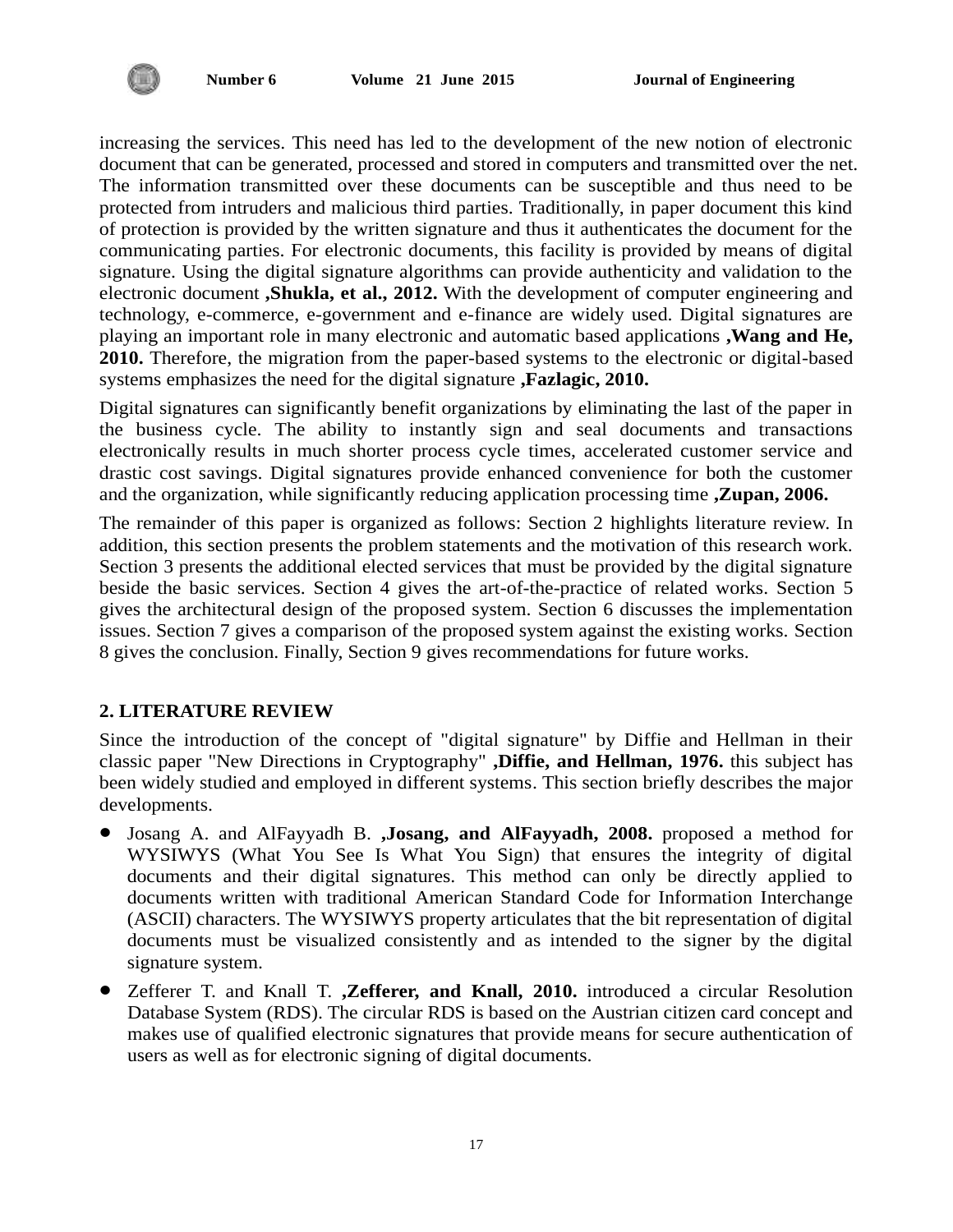- Kang B. and Han J. **,Kang , and Han, 2010.** proposed a Threshold Proxy Signature Scheme (TPSS). The TPSS uses a warrant, which is agreed and signed by the original signer and all proxy signers together. In a proxy signature scheme, the original signer is allowed to authorize a designated person as his/her proxy signer, and then the proxy signer is able to sign on behalf of the original signer.
- Fazlagic S. **,Fazlagic, 2010.** proposed a Delegating Digital Signing Capability Mechanism (DDSCM) during a workflow process taking into account the need for verification of digital signature and document integrity after a document is archived.
- Zhou Y. et al. **,Zhou, et al., 2010.** proposed a Threshold Signature Scheme (TSS) with distinguished signing authorities. The proposed scheme not only has the property of threshold signature generation, but also has the property of threshold signature verification. Furthermore, the proposed scheme is a group oriented signature scheme with distinguished signing authorities, in which the signers do not have to sign the whole documents but only a part of the document.
- Liu Z. et al. **,Liu, et al., 2011.** proposed a Multi-Proxy Signature Scheme (MPSS) with proxy revocation. The MPSSs are very useful tools when an original signer needs to delegate his/her signing capability to a group of proxy signers. The proxy revocation means the revocation of delegated rights for the situation where proxy signer or signer's key is compromised and the delegated rights are abused. It may also happen that the original signer wants to terminate the delegated rights before the expiration of the delegation period.
- Chen T. and Lin F. Y. S. **,Chen , and Lin, 2011.** proposed an Electronic Medical Record (EMR) system with a re-signing scheme which is used to make a going-expired digital signature been resigned in time, in keeping with the premise of not conflicting with the laws, morals and privacy while maintaining the security of the EMR system.
- Feng W. et al. **,Feng, et al., 2011.** proposed a Multi-Policy Threshold Signature Scheme (MPTSS) with distinguished signing authorities. In this scheme two groups can sign and verify each other, so the scheme is two-way signing and verifying. Moreover, the threshold values of the two groups can change with the security classification of the signing document and every discretionary signatory only signs a small part of the document instead of the whole one.
- Zhang L. et al. **,Zhang, et al., 2012.** proposed a provably secure Certificateless Proxy Signature Scheme (CLPSS). A proxy signature scheme allows a proxy signer to sign messages on behalf of an original signer within a given context. The Certificateless Public key Cryptography (CL-PKC) has the advantages of no certificate management and no key escrow compared with traditional public key cryptography and identity-based public key cryptography respectively.

# **2.1 Problem Statements And Motivation**

The processes of issuing the various documents are still in a paper form and have been done in a manually and routinely manner that does not fit with the technological progress and the current age requirements and variations. Moreover, using paper-based systems is a costly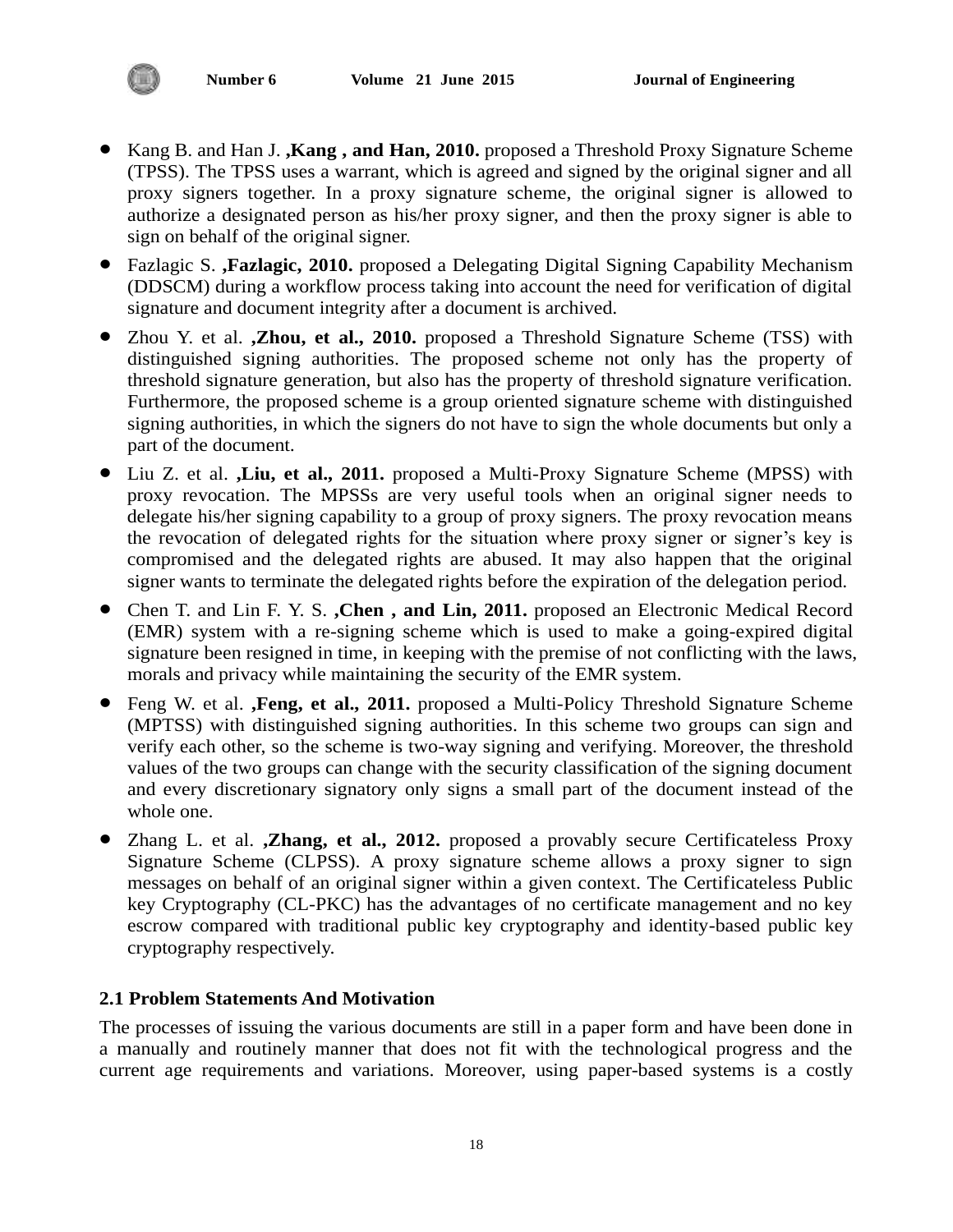

process and causes waste of precious time including the possibility of damaging and losing of paper documents. Furthermore, the archiving process for the increasing stacks of document papers would become very difficult to look after or sort out. The switching from paper based work to a fully computerized work is not without difficulties. As a result, many systems have been developed in the recent years. Eight intertwined elected services will be identified; namely: message authentication, entity authentication, integrity, non-repudiation, time stamping, distinguished signing authorities, delegating signing capability and supporting workflow systems. Useful works have been done in the literature as reviewed in the previous section. However, these systems are missing a number of services. Moreover, the combination of all the elected services is missing in the benchmarked systems. This combination is a challenging process that stresses the need of a computerized workflow. Motivated by such challenge, this research aims to solve the manual work problems and provide the combination of the elected digital signature services mentioned before by adopting a system for issuing the graduation certificates in the educational environment.

# **3. DIGITAL SIGNATURE SERVICES**

Digital signature services include message authentication, message integrity, non-repudiation and message confidentiality. A digital signature can directly provide the first three; for message confidentiality it is still a need for using encryption/decryption techniques. Also, a digital signature scheme can provide the entity authentication. However, ordinary digital signature schemes are not quite enough to satisfy some practical needs **,Hwang, et al., 2013.** Thus, there are other services related to digital signature include time stamping, distinguished signing authorities, delegating signing capability and supporting workflow systems.

#### **3.1 Message Authentication**

A digital signature scheme can provide message authentication (also referred to as data-origin authentication). Bob can verify that the message is sent by Alice because Alice's public key is used in verification. Alice's public key cannot verify the signature signed by Eve's private key **,Forouzan, 2010.** Digital signatures can be used to authenticate the source of documents or messages (i.e., authentication of a device, a message sent by the device and/or a person sending the message); by creating a digital signature of a message using the private key, which can be verified using the public key. The relationship of a public key to a user's private key allows a recipient to authenticate and validate a sender's message. As ownership of secret key(s) is bound to specific users, valid signatures guarantee that a document was signed by that user **,Ahmed, et al., 2012. ,Singh, et al., 2012.**

#### **3.2 Entity Authentication (Identification)**

Entity authentication is a technique designed to let one party prove the identity of another party. An entity can be a person, a process, a client or a server. The entity whose identity needs to be proven is called the claimant; the party that tries to prove the identity of the claimant is called the verifier. Entity authentication is required when Alice gets cash from an automatic teller machine. Entity authentication happens in real time and authenticates the claimant for the entire duration of the session **,Forouzan, 2008.**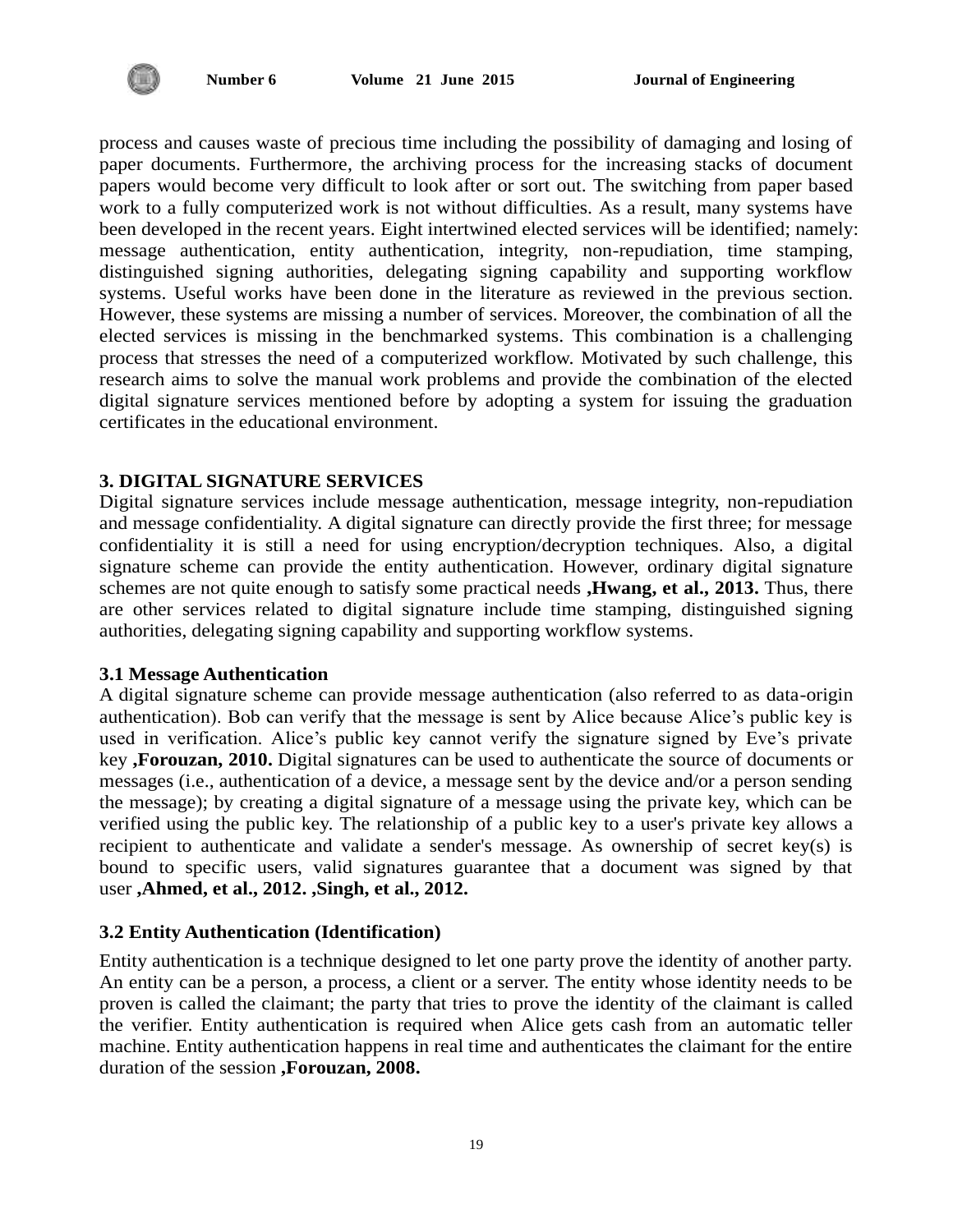

Entity authentication is the security process that validates the identity of the communicating party. In the simplest implementation, this takes the form of a password **,Banday, 2011.** The use of a password is the simplest and oldest method of entity authentication. In password authentication, the claimant proves his/her identity by demonstrating that he/she knows a secret, the password **,Forouzan, 2008.** Entity authentication can also be achieved using a digital signature. When a digital signature is used for entity authentication, the claimant uses his/her private key for signing and the verifier must use the public key of the claimant for the purpose of verification **,Forouzan, 2007.**

# **3.3 Message Integrity**

The integrity of the message is preserved even if the whole message is signed because it is infeasible to get the same signature if the message is changed. The digital signature schemes use a hash function in the signing and verifying algorithms that preserves the integrity of the message **,Forouzan, 2007.** A valid digital signature can assure the recipient the origin and the integrity of a message **,Wu, et al., 2013.**

#### **3.4 Non-repudiation**

A trusted third party is used to solve many problems concerning security services. The digital signature with a trusted third party could be used for achieving non-repudiation service **,Wu, et al., 2013.** If in the future Alice denies that she sent the message, the center can show a copy of the saved message. If Bob's message is a duplicate of the message saved at the center, Alice will lose the dispute **,Forouzan, 2007.**

# **3.5 Time Stamping**

One of the major drawbacks of digital signatures is the fact that there is no inherent certainty about date and time at which a document was signed. A signer may have included a time stamp with the signature. The document itself may also have a date mentioned on it. However, later readers cannot be certain the signer did, for example, backdate date and time of the signature. Trusted time stamping in addition to digital signatures is needed to prevent such cases of misuse **,Sageder, et al., 2008.** A time stamping service supports assertions of proof that a datum existed before a particular time. One of the major uses of time stamping is to time stamp a digital signature to prove that the digital signature was created before a given time **,Mir , and Banday, 2012.** In many situations, people need to certify that a document existed on a certain date. Thus, the digital signatures are improved by including the time stamps. In doing so, the date and time of the signature are attached to the message and signed along with the rest of the message **,Schneier, 1996.**

#### **3.6 Distinguished Signing Authorities**

For the sake of labor-division and responsibility sharing inherent in certain applications and the group works, every discretionary signatory within the group might be required to sign or read the partial document instead of the whole document **,Feng, et al., 2011.** Under this scenario, the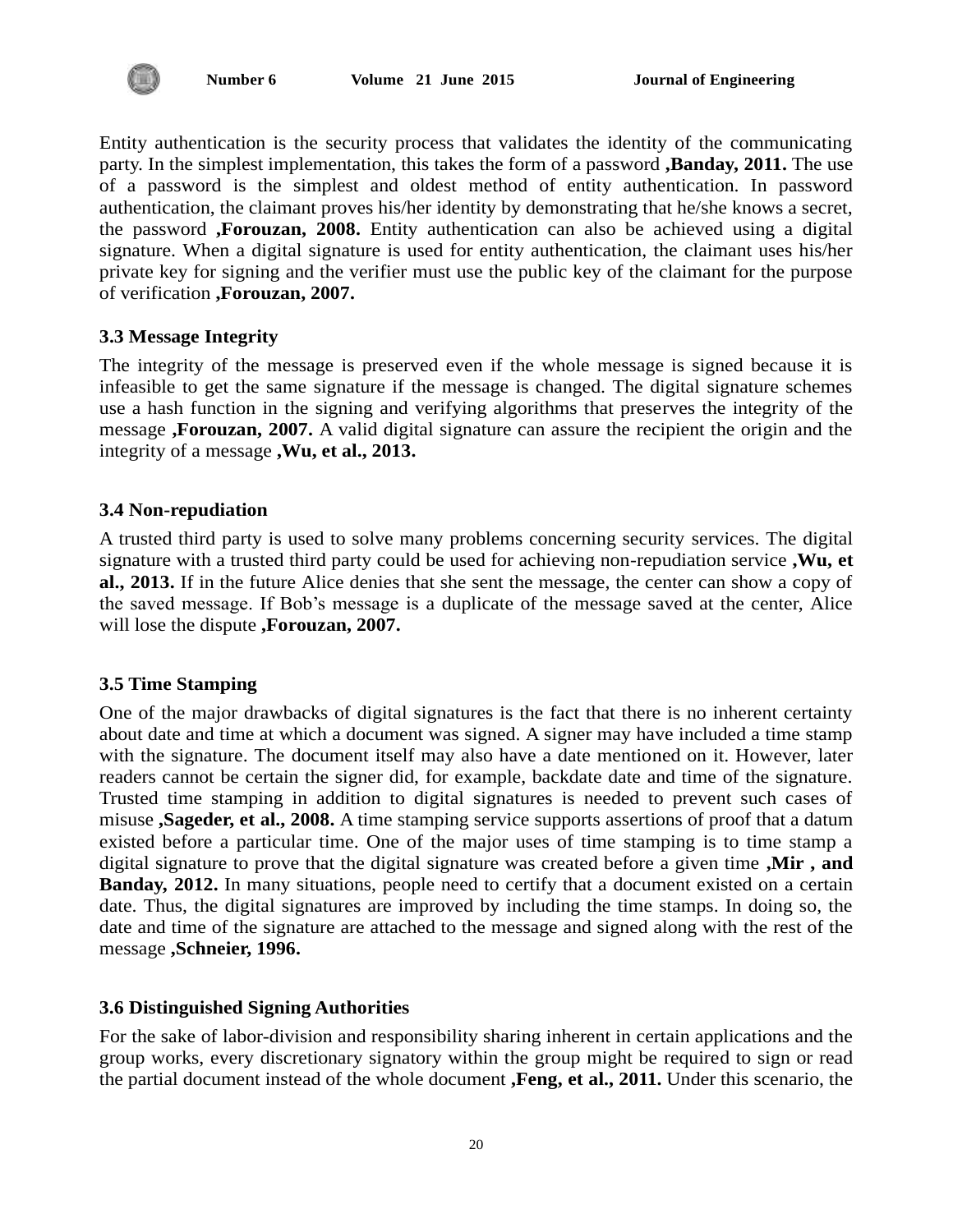

document is divided into several parts and each signer signs only on the part which he is responsible for where each signer signs a partial document that he is responsible for **,Chien, 2005.** Each group member is responsible for his or her own signing of a partial document or message **,Yoon, and Yoo, 2006.** For example, a company releases a document that may involve the financial department, the marketing department and the program office. Each entity signs the partial message related to his work. Each signer signs the section message that he is responsible for **,Huang, and Chang, 2005.**

# **3.7 Delegating Signing Capability**

In the digital world, the original signer delegates its signing capabilities to another person. For example, a manager can delegate to his staff member the right to sign certain documents during his absence, who can sign documents as a proxy signer on behalf of the manager. In such digital schemes referred to as proxy signature schemes, the original signer is able to delegate his signing capability to a designated person. This concept is referred to as one-to-one proxy signature **,Fazlagic, 2010.** In a proxy signature scheme, an original signer can delegate his or her signing capability to a proxy signer and then the proxy signer can generate a valid signature on behalf of the original signer **,Liu, et al., 2011.** The simplest approach to achieve the main goal of a proxy signature scheme is for the designator (original signer) to give its secret key to the proxy signer, who can then use it to sign messages. In this case proxy signatures are just standard signatures, and can be verified the usual way. This scheme called full delegation in the literature **,Boldyreva, et al., 2012.**

# **3.8 Supporting Workflow Systems**

Nowadays, information systems must be able to deal with a highly dynamic environment. Traditionally, workflow systems have been used by business organizations to support the execution of business processes. In workflow literature each business process can be separated into a set of well-defined and inter-related tasks. By controlling task execution the workflow system ensures sequential signing. Using this workflow functionality along with digital signature schemes provides a mechanism for multiuser document signing. Usually, definition of the workflow process predefines the order of signing the documents. Workflow systems must be able to handle digital signatures for different purposes. For example, workflow processes frequently need multiple signers to sign the same electronic document, in line with the organizational structure. Digital signature scheme also should support document verification during and after workflow process execution **,Fazlagic, 2010.**

# **4. RELATED WORK IN PRACTICE**

This section gives the art-of-the-practice of the up-to-date digital signature-based systems. The following subsections contain a brief description of the components and features of these systems according to the elected digital signature services, namely: the message authentication, the entity authentication, the integrity, the non-repudiation, the time stamping, the distinguished signing authorities, the delegating signing capability and the supporting of workflow systems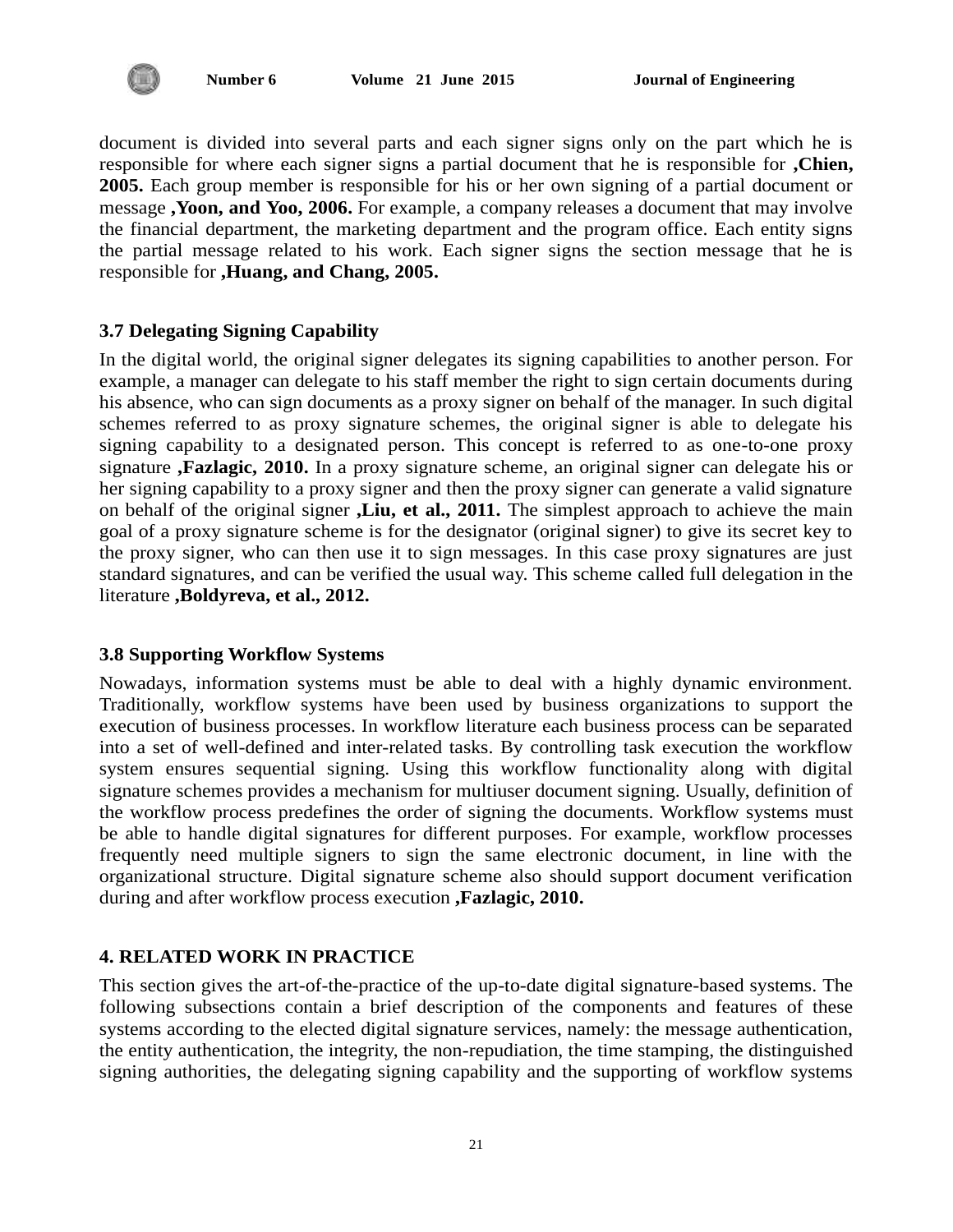

services.

# **4.1 Features of the What You See Is What You Sign (WYSIWYS) System**

Based on the elected services, the WYSIWYS system provides the message authentication, the entity authentication, the integrity and the non-repudiation services. However, WYSIWYS does not support the time stamping, the distinguished signing authorities, the delegating signing capability and the workflow systems services **,Josang, and AlFayyadh, 2008.**

#### **4.2 Features of the Circular Resolution Database System (RDS)**

The circular RDS comprises features to create, publish and maintain electronic documents. The main objective of this system is to increase the security of basic operations like user authentication and the signing of digital documents. The circular RDS solution incorporates qualified electronic signatures for two purposes. On the one hand, the application of qualified electronic signatures is used to unambiguously and securely authenticate users by means of a citizen card based two-factor authentication. On the other hand, created and maintained resolutions are electronically signed in order to guarantee integrity and non-repudiation of the particular data **,Zefferer, and Knall, 2010.** In addition, the entity authentication is supported in this system. The workflow service being one of the core components of the entire RDS is responsible for all tasks concerning the creation, signing and publishing of resolutions. However, the time stamping, the distinguished signing authorities and the delegating signing capability are not supported in this system.

# **4.3 Features of the Threshold Proxy Signature Scheme (TPSS)**

The TPSS is a (t; n) threshold proxy signature scheme. In a (t; n) threshold proxy signature scheme, the original signer can authorize (n) members of a proxy group. Moreover, only the cooperation of (t) or more proxy members is allowed to generate the proxy signature. In the TPSS, a warrant agreed and signed by the original signer and all proxy signers together has been used. The computation complexity and communication cost of the scheme have nothing to do with the size of the proxy group. Moreover, the verification of proxy signature is divided into two steps, one is the verification of the warrant; the other is the verification of the proxy signature. Having these properties, the proposed TPSS has less computation and communication cost, compared with previously proposed schemes based on discrete logarithms. It is more efficient and secure scheme **,Kang, and Han, 2010.** The TPSS ensures the message authentication, the entity authentication (identities of the original signer and the proxy signers), the integrity of the massage, the non-repudiation and the delegating signing capability services. However, the TPSS does not support the time stamping, the distinguished signing authorities and workflow systems services.

# **4.4 Features of the Delegating Digital Signing Capability Mechanism (DDSCM) in Workflow Systems**

The dynamic nature of business processes imposes the need for the workflow management system (WfMS) to be able to modify a process model at run-time to deal with exceptional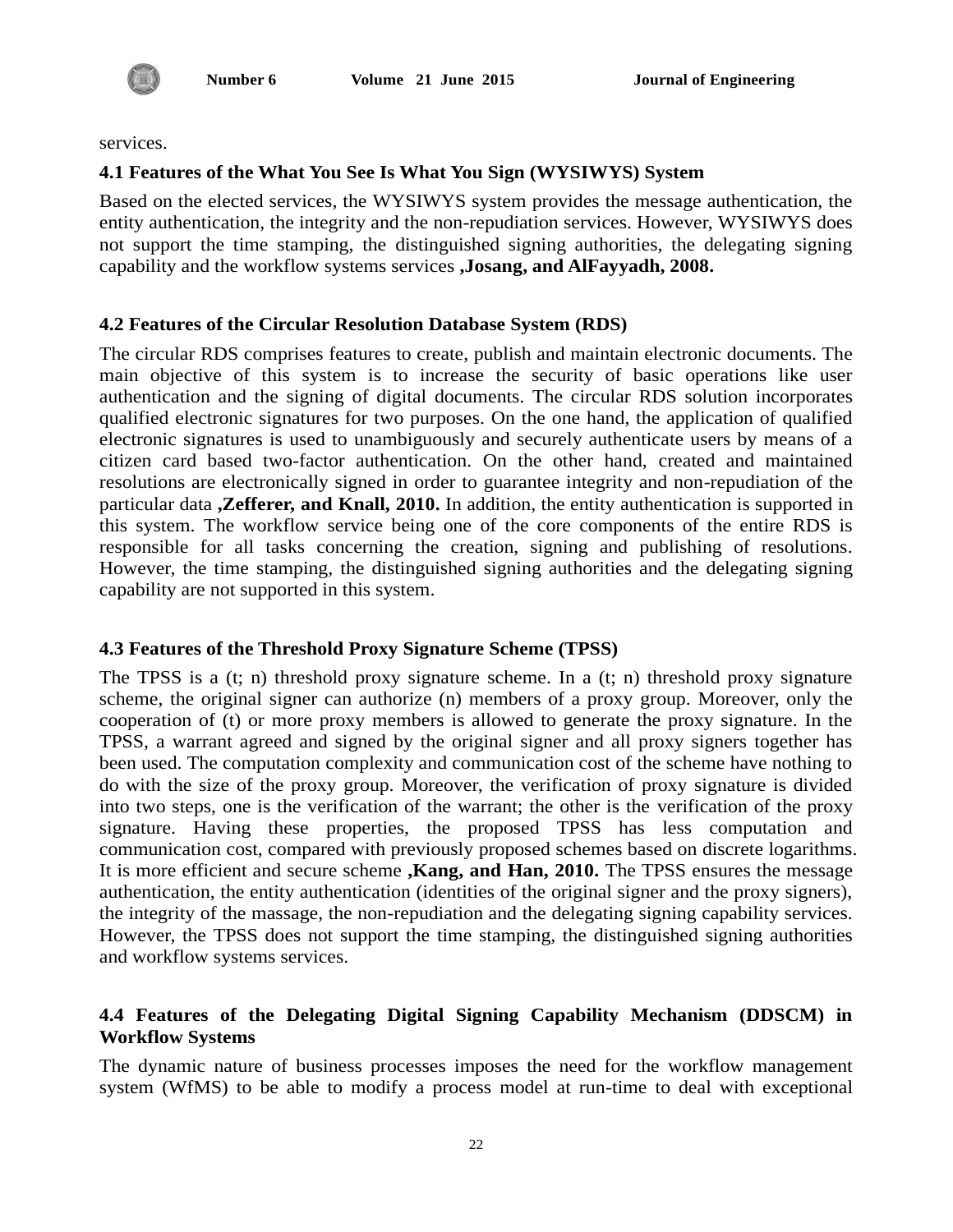situations and adjust to the changing business policies. A fully computerized workflow processes with a digital signature technology used to provide authenticity and the integrity of electronic documents throughout the document life cycle. The delegating digital signing capability service is achieved by using an appropriate proxy scheme integrated with the WfMS **,Fazlagic, 2010.** Furthermore, the time stamping and non-repudiation services are supported in this system. However, the service of distinguished signing authorities is not supported in this system.

# **4.5 Features of the Threshold Signature Scheme (TSS) with Distinguished Signing Authorities**

In most signature schemes, the signer and the verifier of a signature may be a single person. However, when one message is exchanged between one organization and another organization, the message may require the approval or consent of several members. Under this scenario, the signature generation and verification require more than one consenting rather than by a single member. Threshold signature schemes are introduced to solve this problem **,Zhou, et al., 2010.** Based on elected services, the TSS with distinguished signing authorities provides the message authentication, the entity authentication, the integrity and the non-repudiation services. However, it does not support the time stamping, the delegating signing capability and the workflow systems services.

# **4.6 Features of the Multi-Proxy Signature Scheme (MPSS) with Proxy Revocation**

In some cases, the original signer may delegate his or her signing power to a specified proxy group while ensuring individual accountability of each participant signer. The proxy signature scheme that achieves such purpose is called MPSS, and the signature generated by the specified proxy group is called multi-proxy signature for the original signer. The proxy revocation, i.e., the revocation of delegated rights is needed and it is important for the situation where proxy signer or signer's key is compromised and the delegated rights are abused **,Liu, et al., 2011.** The MPSS satisfies the message authentication, the entity authentication (the original signer and the proxy signers' identities), the integrity of the massage, the non-repudiation and the delegating signing capability services. However, MPSS does not support the time stamping, the distinguished signing authorities and workflow systems services.

# **4.7 Features of the Electronic Medical Record (EMR) System**

The EMR is a digital format of the traditionally paper-based anamnesis (patient's record), which contains the complete medical case history of a patient such as his somewhat illness, current health problems and his chronic treatments. An electronic anamnesis is meant to make the patient's health information more conveniently accessible and transferable between different medical institutions and also easier to be kept quite a long time. In regard to the security purpose, all the EMRs are embedded with both of the PKI cryptography and the digital signature technique so as to ensure the records well-protected **,Chen, and Lin, 2011.** The digital signature that integrated to the EMRs system ensures the authentication, the data integrity and help to verify the non-repudiation of the content. In addition, the time stamping technique is supported in this system. However, the distinguished signing authorities, the delegating signing capability and the workflow systems services are not supported in this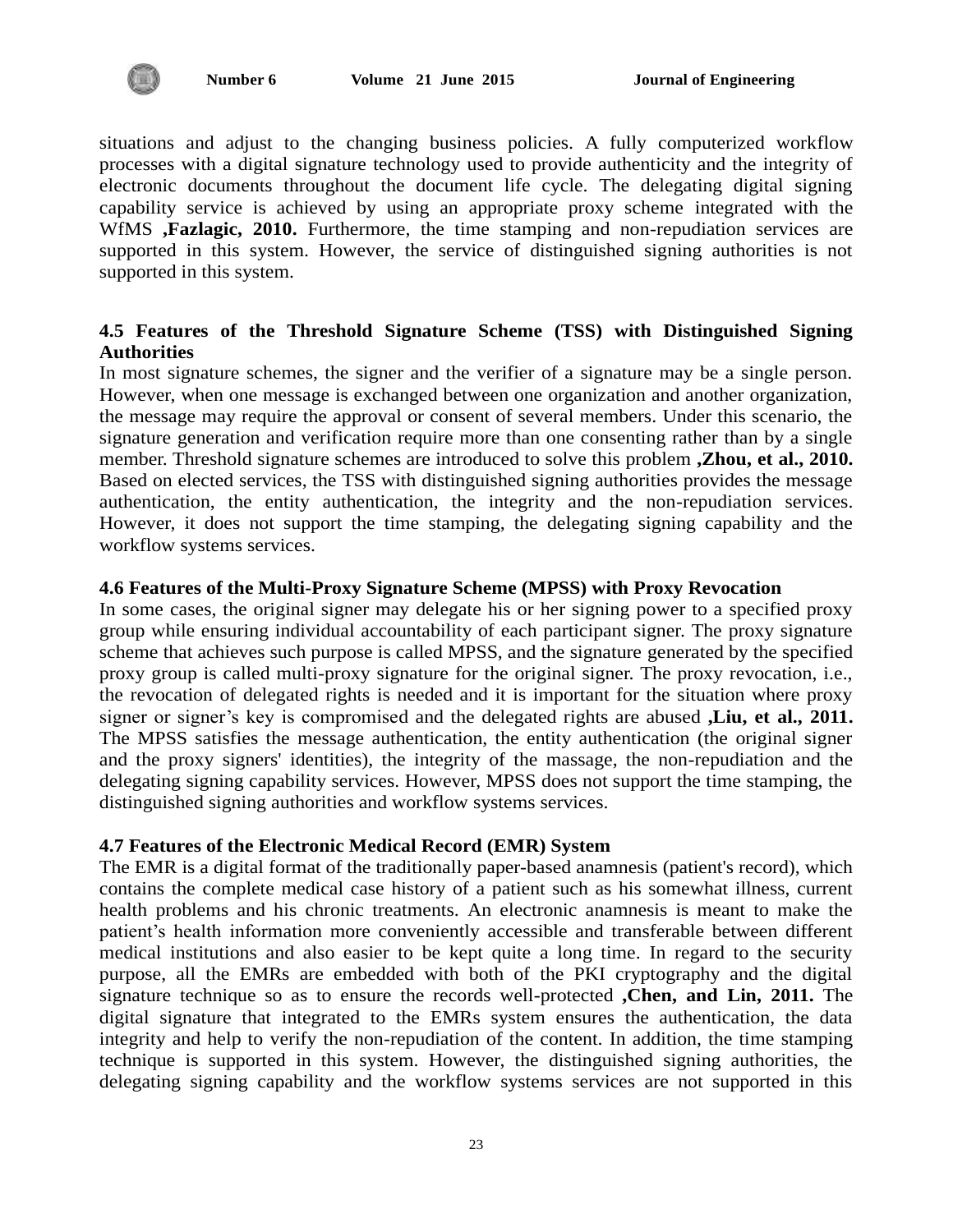

system.

# **4.8 Features of the Multi-Policy Threshold Signature Scheme (MPTSS) with Distinguished Signing Authorities**

There are three trusted parties involved in the MPTSS: the system authority (SA), the document dispatcher (DD) and the signature collector (SC). SA is responsible for defining system public parameters and generating the private keys and the public keys for signing and verifying groups and their members. The tasks of DD are to divide the signing document into smaller subdocuments according to the significance of the document and choose the signatories within the signing group for signing these subdocuments. The responsibilities of SC are to collect and verify individual signatures generated by the signatories, to check whether the contents of the whole document have been signed by these discretionary signatories, and to construct a group signature from the individual signatures **,Feng, et al., 2011.** The MPTSS with distinguished signing authorities provides the message authentication, the entity authentication, the Integrity and the non-repudiation services. However, it does not support the time stamping, the delegating signing capability and the workflow systems services.

# **4.9 Features of the Certificateless Proxy Signature Scheme (CLPSS)**

CL-PKC does not use public key certificates. It successfully solves the key escrow problem. In CL-PKC, a third party called Key Generation Center (KGC) is used to help a user to generate his private key. CL-PKC eliminates the need of certificates and does not suffer from the key escrow problem. Therefore, it is interesting to introduce proxy signatures into CL-PKC. Compared with proxy signature schemes in traditional public cryptography, CLPSS can eliminate the certificate verification and burdensome certificate management. Hence, CLPSS supports true non-repudiation **, Zhang, et al., 2012.** The CLPSS ensures the message authentication, the entity authentication, the Integrity of the massage and the delegating signing capability (proxy signature scheme with delegation by warrant) services but it does not support the time stamping, the distinguished signing authorities and workflow systems services.

# **5. THE ARCHITECTURAL DESIGN OF THE GRADUATION CERTIFICATES ISSUING SYSTEM (GCIS)**

The proposed GCIS performs different functions (activities); these functions are executed by specific users (actors). Therefore, the design of the GCIS will be described by using the UML diagrams to represent the interaction between the actors and the GCIS functions. The UML is a very helpful tool in developing a specific structure according to specific requirements. Based on the elected services related to the digital signature mentioned, the architectural design of the proposed GCIS will be constructed by the use case diagrams.

The use case diagram specifies the functionality that the system has to offer from the perspective of users and defines what should take place inside the system. In addition, this diagram uses "actors" to represent the roles that users can play, and it also utilizes "use cases" to represent what users can do with the system. Thus, the use case diagram consists of two parts **,Al-Tameemi, 2010.**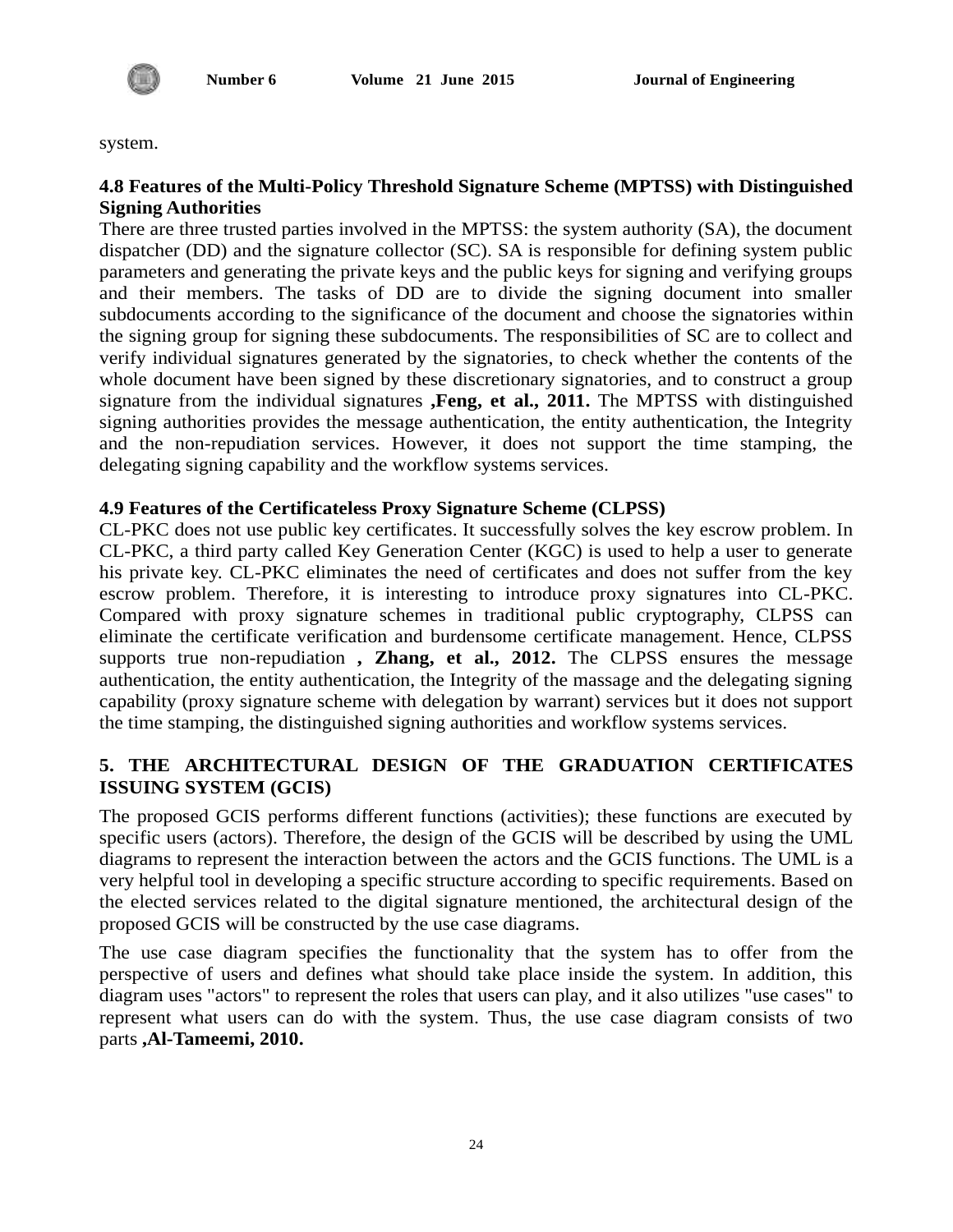

- 1. Actor(s): It represents someone or something that acts in the system (i.e., human beings who will interact with the system). The classes of actors capable of using the system are presented in the next section.
- 2. Use case(s): It is a special sequence of related transactions performed by an actor and the system in a dialogue. The use cases specify all interactions within the system.

**Fig. 1** shows the use case diagram of the proposed GCIS and the use cases related to each user.

# **6. THE IMPLEMENTATION OF THE GCIS**

Before going into implementation details, it is necessary to mention that the Visual Studio 2008 (Visual Basic.Net) with the .Net framework 3.5 is used to:

- 1. Construct the GUIs of the proposed GCIS to allow users to interact with the system.
- 2. Implement the cryptographic algorithms with regard to the digital signature (RSA digital signature scheme) and the hash function (SHA-512) in addition to the encoding and decoding techniques (UTF-8). It should be mentioned that these cryptographic algorithms are invoked by an industrial standard APIs' built in the "Microsoft .Net" framework.
- 3. Access and manipulate the data or records stored in the tables of the GCIS within the SQL Server database.

#### **6.1 The Login GUI**

The users of the GCIS gain access to the resources of the system through the login GUI. For the purpose of entity authentication (identification) service, each user has a username and password. The users can login by entering a valid username and password as show in **Fig. 2**. The delegated user check box in the login GUI is checked only by the delegated signers for login process, so as distinguishing them from the original signers.

#### **6.2 The Administration GUI**

This GUI is used for generating and updating the RSA key pair for the users of the GCIS and to activate the delegating signing capabilities service. **Fig. 3** shows the main administration GUI. The administrators is responsible for accomplishing the tasks related to this GUI.

#### **6.3 The Student's Information GUI**

There are two users (with stdinfo1 and stdinfo2 usernames) responsible for inserting (data entry) and updating the main students' information. The GCIS support the share access to the system's resources. In addition, the processes of the system could be performed simultaneously by multiuser due to adopting the client/server paradigm. Therefore, inserting and updating processes could be performed by stdinfo1 and stdinfo2 simultaneously without any conflict. **Fig. 4** shows the data entry mode of the student's information GUI for a certain graduated student.

#### **6.4 The Student's Degrees**

There are two users (with stddeg1 and stddeg2 usernames) responsible for inserting and updating the students' degrees. After the login process the student's degrees main GUI will appear which indicates that there are a certain number (between the square brackets) of students' records ready for the inserting and/or updating degrees processes (four students'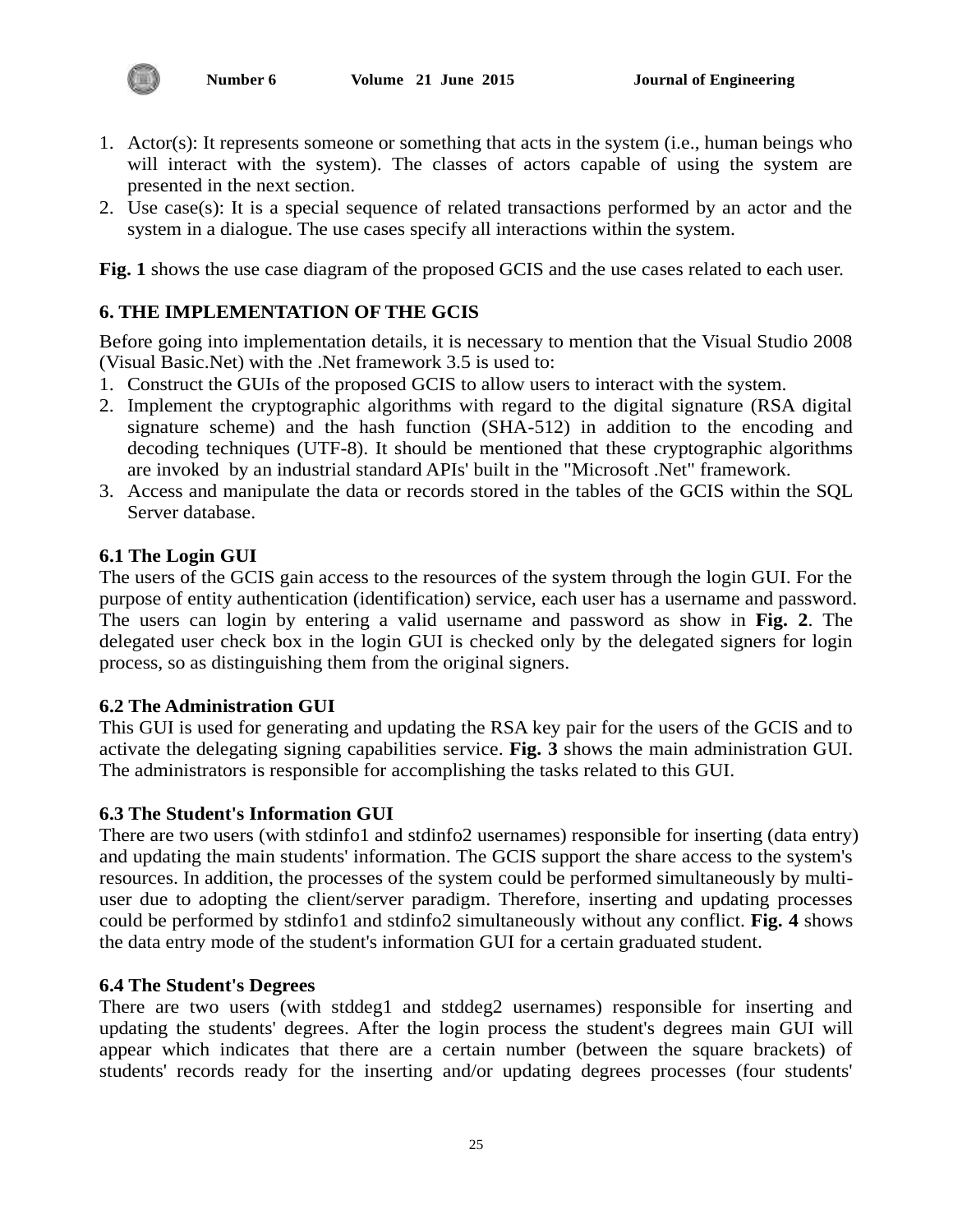records are ready for degrees inserting process in our case study), as shown in **Fig. 5**.

# **6.5 The Checking Process**

When the data entry process of the student's information and degrees records complete successfully then the checkers of the GCIS will be ready for accomplishing the checking processes in order to make sure that there are no mistakes exist in the students' information and degrees records. The checking processes could be done in parallel (i.e., simultaneously) by eight checkers; two checkers for each class. The checkers are responsible for reviewing the student's information, the student's degrees for the subjects, the attempt of each subject and the year related to the specific class. **Fig. 6** shows the details of the checking GUI.

# **6.6 The Examination Board / Registration Unit Processes**

When the checking process is finished successfully for all the graduated students, then several processes should be performed by the examination board/registration unit before issuing the graduation certificates in their final form. **Fig. 7** shows the main examination board/registration unit GUI and the processes related with it. Examination Board / Registration Unit Employees perform the following activities:

- 1- Automatically, calculating the final averages and the ranks for the graduated students.
- 2- Editing the syllabus for each class including the subjects' IDs, the subjects' names in English and Arabic languages, and the number of units for each subject.
- 3- Specifying the types of the required graduation certificates for each student as part of the issuing process. These types include: the certificate of graduation and the transcript of records in Arabic and English languages.
- 4- Printing the paper copies of the achieved graduation certificates. A soft copy for the finished graduation certificates will be available as a PDF file in addition to the HTML and ASP formats.

# **6.7 The Final Graduation Certificates Issuing and Signing Processes**

After completing the pervious steps, all the required information for issuing the graduation certificates will be available. Therefore, the graduation certificates in their final form will be ready for signing. The signing process will be performed by the following signers (arranged according to the signing process sequence): the examination board member, head of the examination board, head of the department, the registers, the assistant dean, the dean, the issuer (performs the process of inserting the graduation certificate's number and date), and the manager of the higher studies and certifications, respectively.

As in real word, the order of signers should be respected. This fact is taken into account within the internal design of the system. The verification process will be performed automatically for the digital signature of the previous signer. In case of an invalid signature, the signing process will be aborted until fixing the problem. Otherwise, in case of a valid signature, the graduation certificate will appear to the current signer for the reviewing and signing purposes, as shown in **Fig. 8**.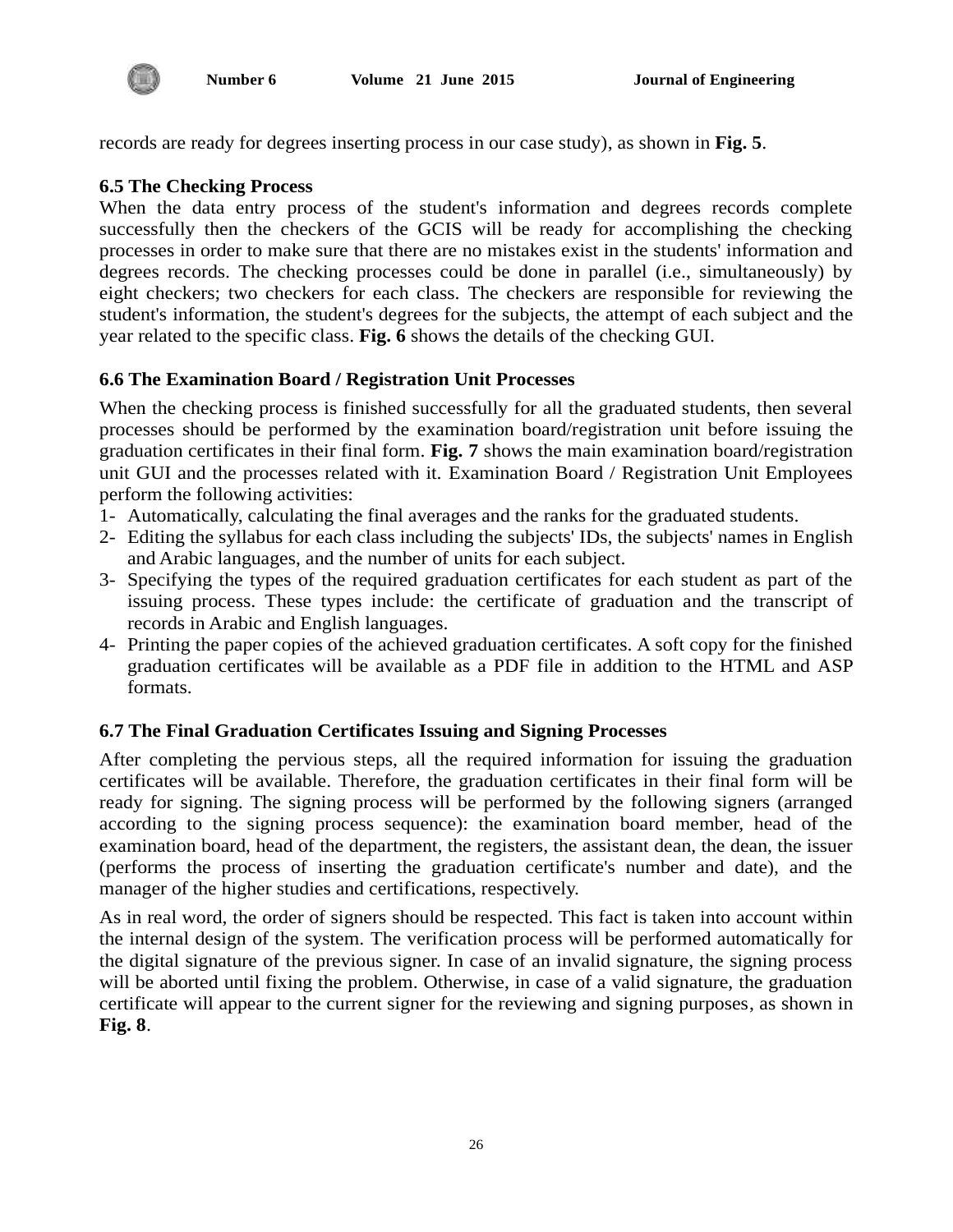

# **7. COMPARISON OF THE GCIS WITH THE EXISTING DIGITAL SIGNATURE-BASE 1**

**Table.1** demonstrates the digital signature services of the GCIS compared with the existing systems and schemes.

# **8. CONCLUSIONS**

In this research, a number of existing systems and schemes based on digital signature have been studied in terms of the elected services. Based on that, Graduation Certificates Issuing System (GCIS) has been proposed. The proposed GCIS overcomes the drawbacks in the existing systems and schemes. The proposed GCIS has been implemented by using Visual Studio 2008 (Visual Basic.Net) with .Net framework 3.5, SQL Server 2005 database and Visual Paradigm for UML 8. The proposed GCIS has been compared with the other digital signature based systems. The comparison showed the advantages of the proposed GCIS over the existing systems and schemes. In this paper, the desired elected services have been accomplished as shown below.

# **8.1 Message Authentication (Data-Origin Authentication) Service**

The system provides a message authentication service through the verification processes for the digital signatures of the signers. This service is reflected in the GCIS through employing the cryptographic digital signature algorithms (RSA digital signature scheme). When the user (singer) signs data with digital signature (using his/her private key) someone else (other users) can verify this signature (using the associated signer's public key), and can prove that the data originated from the original user (singer) himself not from other user.

# **8.2 Entity Authentication (Identification) Service**

The system provides the entity authentication service through utilizing the username and password for user (signer). Thus, the identity of each user (signer) will be validated or proven. This service is employed for the purpose of login process in order to gain access to the system's resources.

#### **8.3 Integrity Service**

The system employed the digital signature algorithm for the purpose of signing and verification processes. The digital signature schemes imply the using of the one way hash function to provide the integrity service. Thus, any unauthorized change for the content of the data records will be detected and that will ensure that the received data are exactly as signed by the original signer.

#### **8.4 Non-repudiation Service**

Since the system is employing the client/server paradigm, a trusted database server in association with the digital signature technology has been used for providing the nonrepudiation service. Thus, the users of the system will not be to deny their activities within the processes of the system.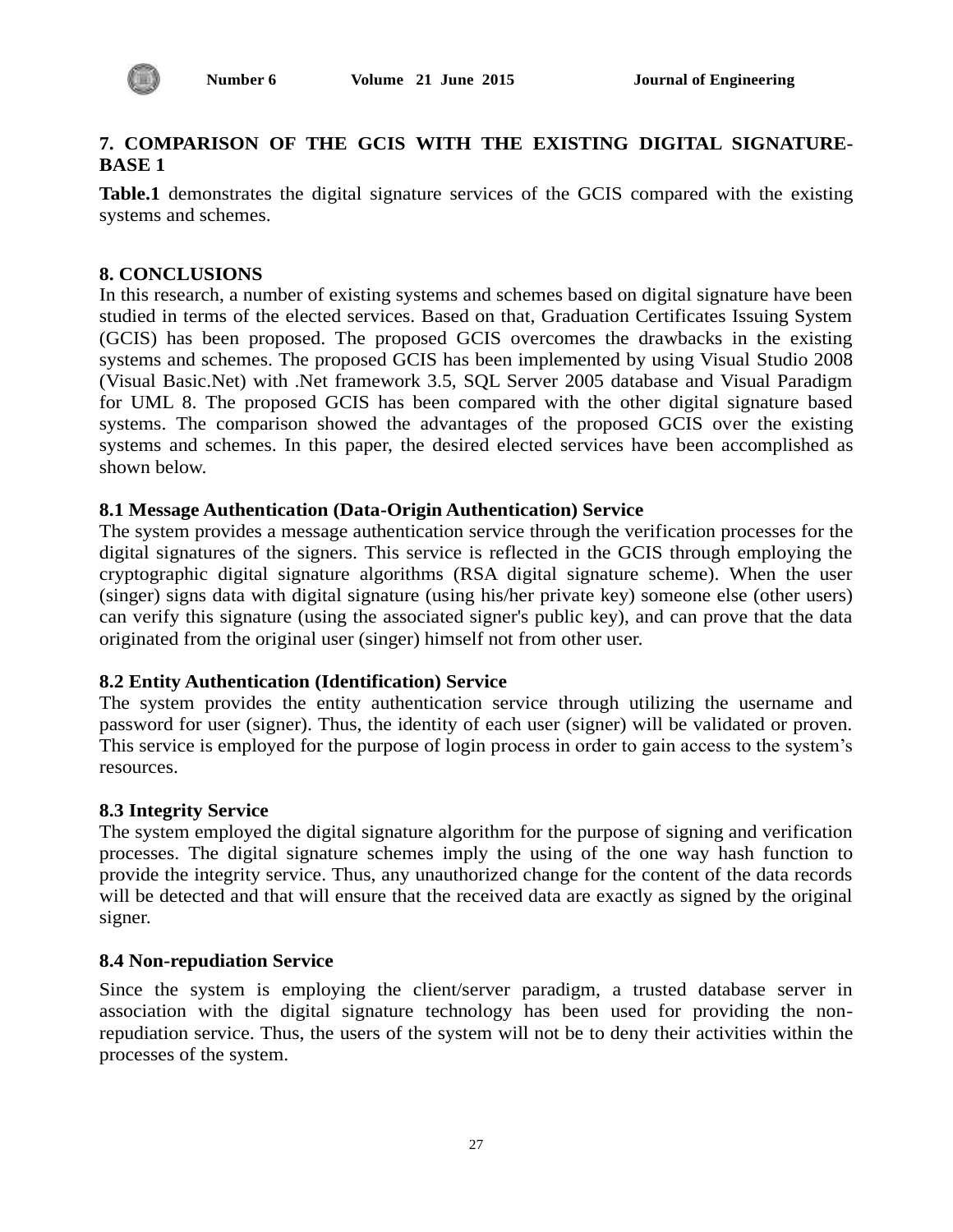

# **8.5 Time Stamping Service**

The system provides time stamping services through using a stored procedure within the main database to return the current system date and time of the main server. This time stamp will be appended to the data record and digitally signed along with it. Thus, the time stamp service has been accomplished. In addition, the conflicts of the clients' computers time stamps have been avoided.

# **8.6 Distinguished Signing Authorities Service**

The system provides the distinguished signing authorities service for the purpose of labordivision, responsibility sharing, saving efforts and time. This service is exactly reflected in the checking process within the system, in which the student's degrees record has been checked by separated groups of checkers (two checkers for each class). Thus, the signers (checkers) do not have to check and sign the whole student's degrees record but only a part of it.

# **8.7 Delegating Signing Capability Service**

The system provides the delegating signing capability due to changing or absence of the original signer or for any other reason; therefore, another user (signer) will be delegated to sign the final graduation certificates. This service is exactly reflected in the system through filling the delegation form to designate another user (signer) for signing purposes instead of the original signer.

# **8.8 Supporting Workflow Systems Service**

This system is divided into intertwined processes; the execution of each process is dependent on the previous process, which means it could not execute a certain process until completing the process which is related on. This service is reflected in the system, for example the student's degrees inserting process could not be performed until finishing the inserting process of the student's information.

# **9. REFERENCES**

- Ahmed M., Sazzad T. M. S., and Mollah M. E., 2012, "*Cryptography and State-of-theart Techniques*", International Journal of Computer Science Issues (IJCSI), Vol. 9, Issue 2, No. 3., PP. 583-586.
- Al-Tameemi Z. F. A., 2010, "*Design and Implementation of a Scalable Automated RFID Based Attendance System with Scheduling Technique*", M.Sc. Thesis, School of Electrical and Electronic Engineering, University of Science Malaysia, Penang, Malaysia.
- Banday M. T., 2011, "*Easing PAIN with Digital Signatures*", International Journal of Computer Applications (IJCA), Vol. 29, No. 2, PP. 46-56.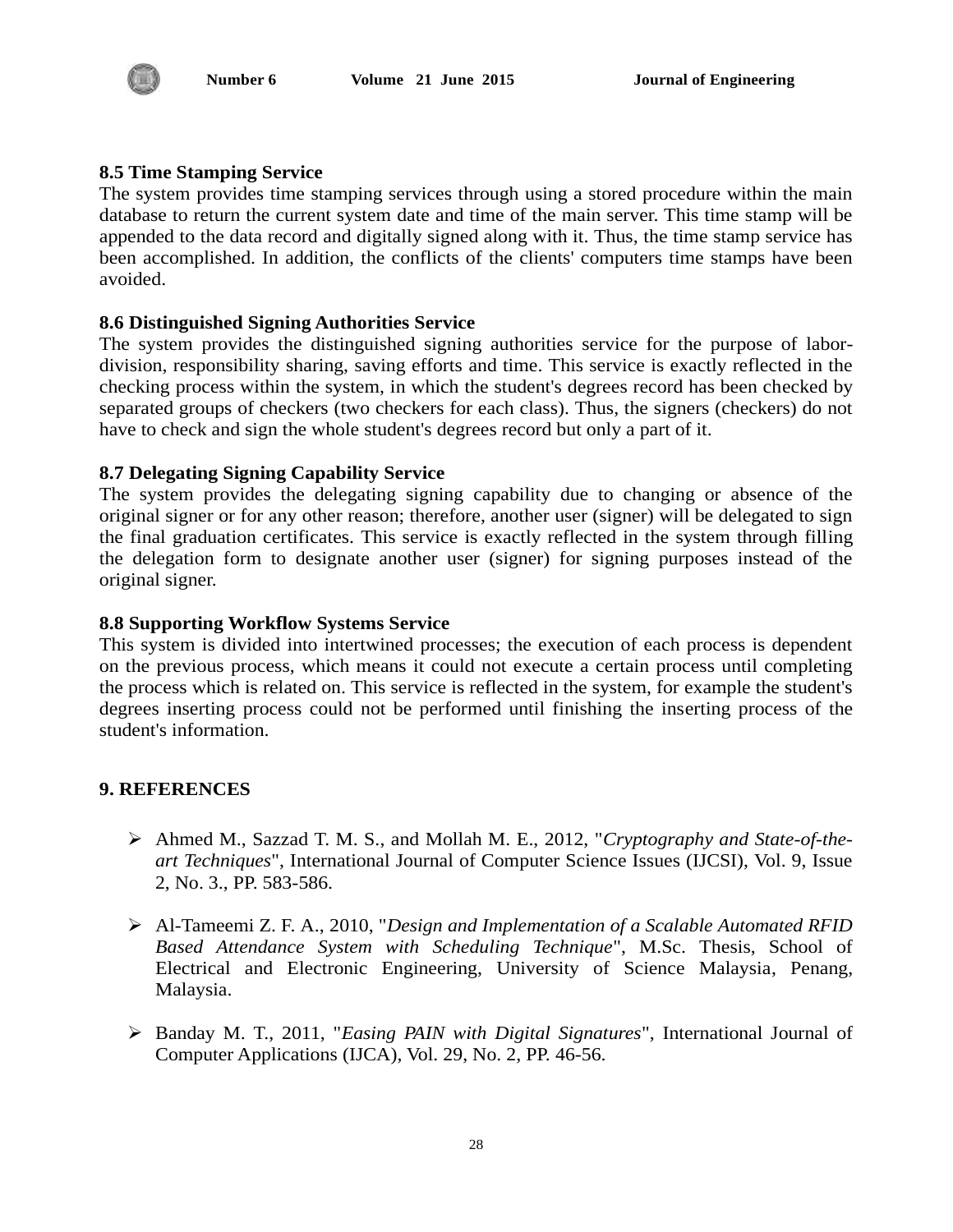- Boldyreva A., Palacio A., and Warinschi B., 2012, "*Secure Proxy Signature Schemes for Delegation of Signing Rights*", Journal of Cryptology, Vol. 25, Issue 1, PP. 57-115.
- Chen T., and Lin F. Y. S., 2011, "*Electronic Medical Archives: A Different Approach to Applying Re-signing Mechanisms to Digital Signatures*", Journal of Medical Systems, Vol. 35, Issue 4, PP. 735-742.
- Chen-Wilson L., Gravell A. M., and Argles D., 2011, "*Giving You back Control of Your Data Digital Signing Practical Issues and the eCert Solution*", Proceedings of the World Congress on [Internet Security \(WorldCIS\)](http://ieeexplore.ieee.org/xpl/mostRecentIssue.jsp?punumber=5743110) , London, UK , PP. 93-99.
- Chien H., 2005, "*Comments on ID-based Multi-signature with Distinguished Signing Authorities*", Journal of [Applied Mathematics and Computation,](http://www.sciencedirect.com/science/journal/00963003) Vol. 170, Issue 2, PP. 1284-1289.
- [Diffie W.,](http://ieeexplore.ieee.org/search/searchresult.jsp?searchWithin=p_Authors:.QT.Diffie,%20W..QT.&searchWithin=p_Author_Ids:37327960200&newsearch=true) and [Hellman M. E.,](http://ieeexplore.ieee.org/search/searchresult.jsp?searchWithin=p_Authors:.QT.Hellman,%20M.E..QT.&searchWithin=p_Author_Ids:37339721600&newsearch=true) 1976, "*New Directions in Cryptography*", Proceedings of the IEEE Transactions on Information Theory, Vol. 22, Issue 6, PP. 644-654.
- Fazlagic S., 2010, "*Delegating Signing Capability in Workflow Systems*", Proceedings of the 2nd IEEE International Conference on [Computer Engineering and Technology](http://ieeexplore.ieee.org/xpl/mostRecentIssue.jsp?punumber=5473895)  [\(ICCET\), Chengdu, China,](http://ieeexplore.ieee.org/xpl/mostRecentIssue.jsp?punumber=5473895) Vol. 4, PP. 324-327.
- Feng W., You-sheng Z., Li-ze G., Shi-hui Z., and Yi-xian Y. , 2011, "*Multi-policy Threshold Signature With Distinguished Signing Authorities*", The Journal of China Universities of Posts and Telecommunications, Vol. 18, Issue 1, PP. 113-120.
- Forouzan B. A., 2008, "*Cryptography and Network Security*", Special Indian Edition, The McGraw-Hill Companies, Inc.
- Forouzan B. A., 2007, "*Data Communications and Networking*", Fourth Edition, The McGraw-Hill Companies, Inc.
- Forouzan B. A., 2010, "*TCP/IP Protocol Suite*", Fourth Edition, The McGraw-Hill Companies, Inc.
- Hwang M., Lee C., and Tzeng S., 2013, " *A New Proxy Signature Scheme for a Specified Group of Verifiers*", Information Sciences, Vol. 227, PP. 102-115.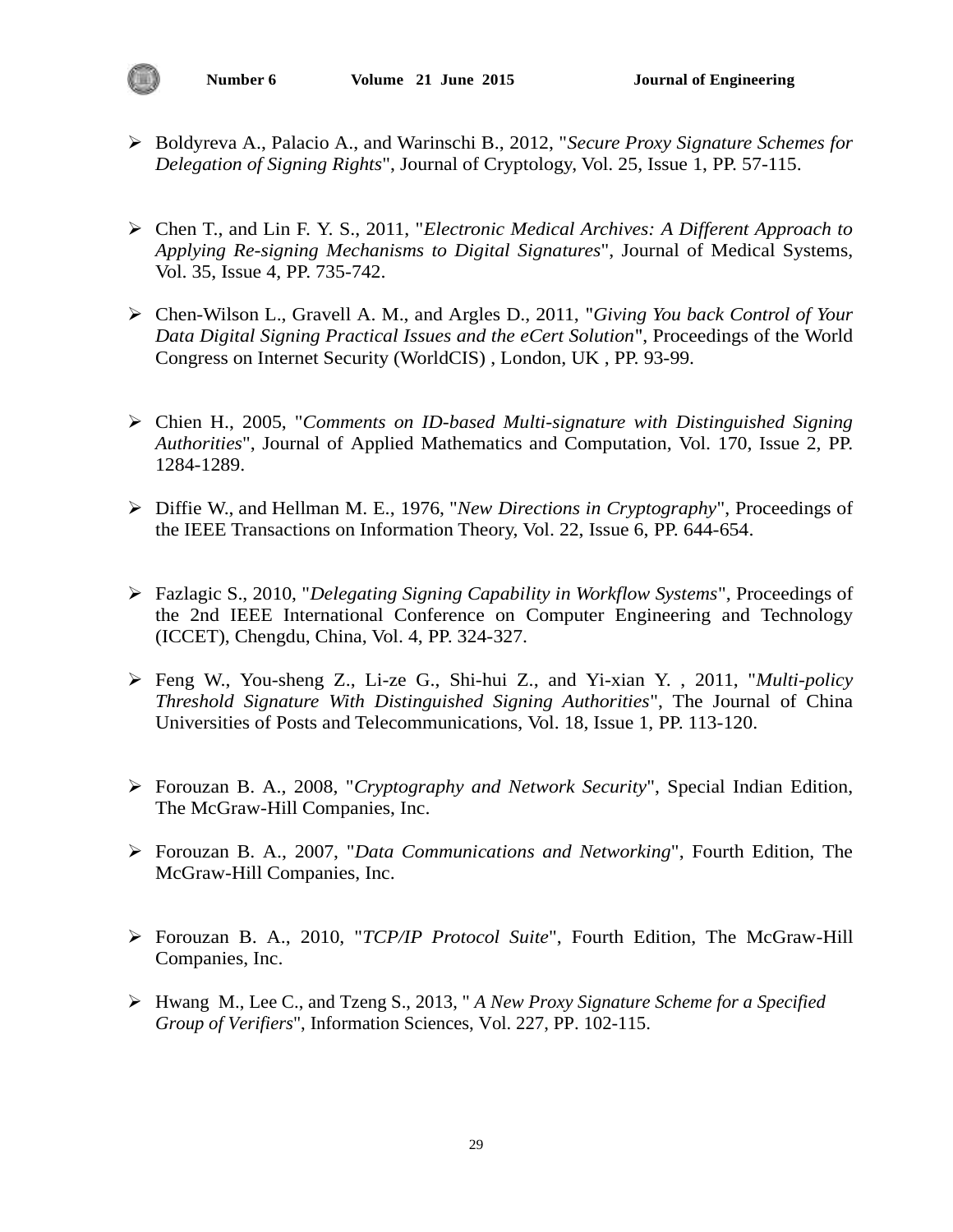- Huang H., and Chang C., 2005, "*Multisignatures with Distinguished Signing Authorities for Sequential and Broadcasting Architectures*", Journal of Computer Standards and Interfaces, Vol.27, Issue 2, PP. 169-176.
- Josang A., and Alfayyadh B., 2008, "*Robust WYSIWYS: A Method for Ensuring that What You See Is What You Sign*", Proceedings of the 6th Australasian Information Security Conference (AISC 2008), Wollongong, Australia, PP. 53-58.
- Kang B., and Han J., 2010, "*A More Practical and Efficient Threshold Proxy Signature Scheme*", Proceedings of the 2nd IEEE International Conference on [Education](http://ieeexplore.ieee.org/xpl/mostRecentIssue.jsp?punumber=5508190)  [Technology and Computer \(ICETC\),](http://ieeexplore.ieee.org/xpl/mostRecentIssue.jsp?punumber=5508190) Shanghai, China, Vol. 5, PP. 202-205.
- Liu Z., Hu Y., Zhang X., and Ma H., 2011, "*Provably Secure Multi-proxy Signature Scheme with Revocation in the Standard Model*", Special Issue of Computer Communications on Information and Future Communication Security, Vol. 34, Issue 3, PP. 494-501.
- Mir F. A., and Banday M. T., 2012, "*Authentication of Electronic Records: Limitations of Indian Legal Approach*", Journal of International Commercial Law and Technology, Vol. 7, Issue 3, PP. 223-232.
- [Sageder S.,](http://ieeexplore.ieee.org/search/searchresult.jsp?searchWithin=p_Authors:.QT.Sageder,%20S..QT.&searchWithin=p_Author_Ids:37662512500&newsearch=true) [Sametinger J.,](http://ieeexplore.ieee.org/search/searchresult.jsp?searchWithin=p_Authors:.QT.Sametinger,%20J..QT.&searchWithin=p_Author_Ids:37662514800&newsearch=true) and [Wiesauer A.,](http://ieeexplore.ieee.org/search/searchresult.jsp?searchWithin=p_Authors:.QT.Wiesauer,%20A..QT.&searchWithin=p_Author_Ids:37662514200&newsearch=true) 2008, "*Case Study: Using Digital Signatures for the Archival of Medical Records in Hospitals*", Proceedings of the 3rd IEEE [International Conference on](http://ieeexplore.ieee.org/xpl/mostRecentIssue.jsp?punumber=4733895) Risks and Security of [Internet and Systems](http://ieeexplore.ieee.org/xpl/mostRecentIssue.jsp?punumber=4733895) (CRiSIS'2008), Tozeur, Tunisia, PP. 213-220.
- Schneier B., 1996, "*Applied Cryptography: Protocols, Algorithms, and Source Code in C*", Second Edition, John Wiley & Sons.
- Shukla S., Gupta D. L., and Malviya A. K., 2012, "*A Comparative Study of Cryptosystems with Elliptic Curve Cryptography Using Digital Signature*", International Journal of Computer Technology and Applications (IJCTA), Vol. 3, Issue 1, PP. 9-16.
- Singh K., Kharbanda I., and Kaur N., 2012, "*Security Issues Occur in Cloud Computing and There Solutions*", International Journal on Computer Science and Engineering (IJCSE), Vol. 4, No. 5, PP. 945-949.
- Wang L. and He M., 2010, "*Improved Efficient Forward Secure Signature Scheme*", Proceedings of the IEEE International Conference on E-Business and E-Government (ICEE), Guangzhou, China, PP. 1338-1341.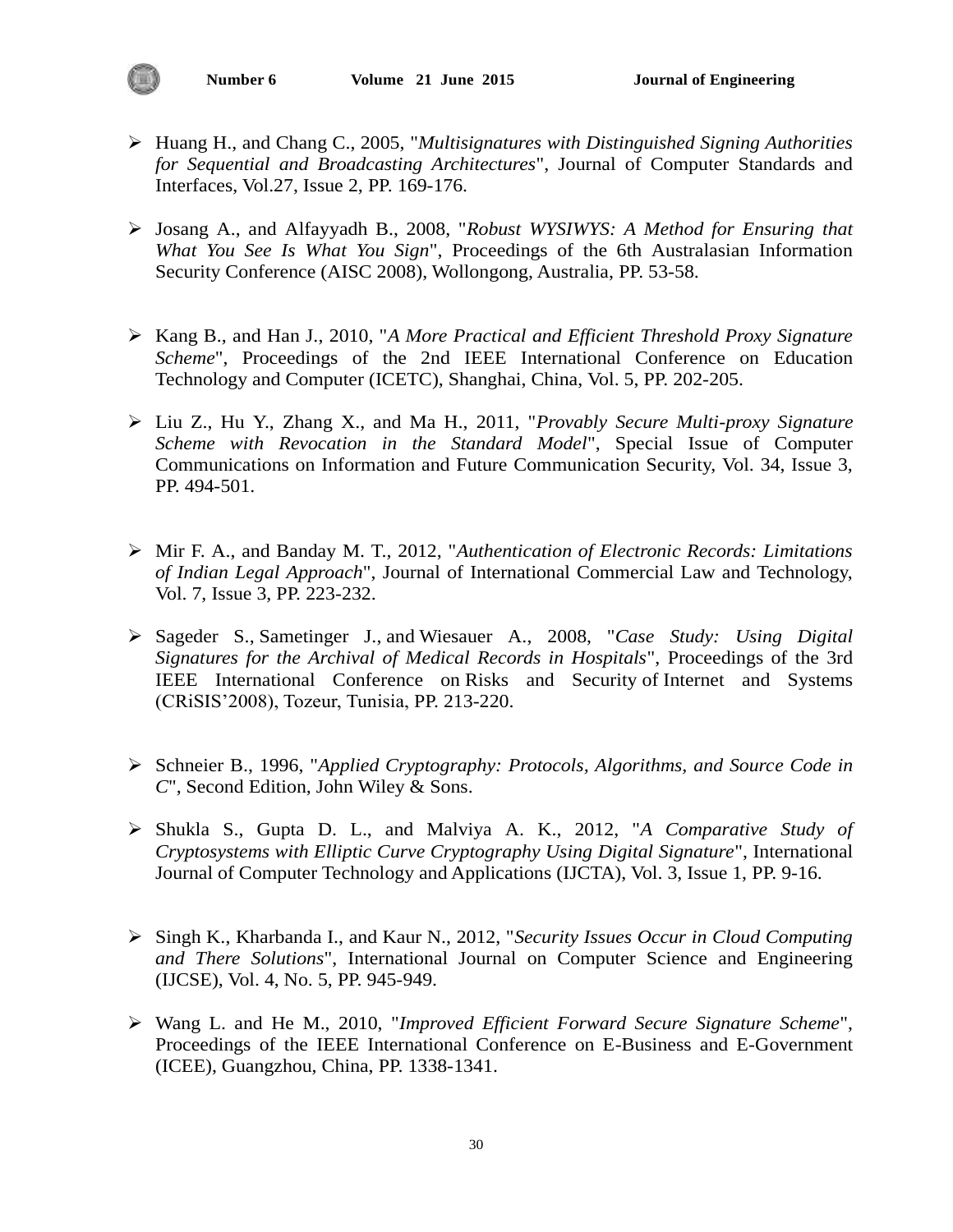- Wu W., Zhou J., Xiang Y. and Xu L., 2013, "*How to Achieve Non-Repudiation of Origin with Privacy Protection in Cloud Computing*", Journal of Computer and System Sciences, Vol. 79, Issue 8, PP. 1200-1213.
- Yoon E. and Yoo K., 2006, "*Cryptanalysis of Two Multisignature Schemes with Distinguished Signing Authorities*", Proceedings of the IEEE International Conference on Hybrid Information Technology (ICHIT'06), Cheju Island, South Korea, Vol. 1, PP. 492-495.
- Zefferer T. and Knall T., 2010, "*An Electronic-signature Based Circular Resolution Database System*", Proceedings of the ACM Symposium on Applied Computing (SAC'10), Sierre, Switzerland, PP. 1840-1845.
- Zhang L., Zhang F. and Wu Q., 2012, "*Delegation of Signing Rights Using Certificateless Proxy Signatures*", Information Sciences: an International Journal, Vol. 184, Issue 1, PP. 298-309.
- Zhou Y., Wang F., Xin Y., Luo S., Qing S. and Yang Y., 2010, "*A Novel Threshold Signature Scheme with Distinguished Signing Authorities*", Proceedings of the 3rd IEEE International Conference on [Broadband Network and Multimedia Technology \(IC-](http://ieeexplore.ieee.org/xpl/mostRecentIssue.jsp?punumber=5640191)[BNMT\), Beijing, China, PP.](http://ieeexplore.ieee.org/xpl/mostRecentIssue.jsp?punumber=5640191) 728-732.
- Zupan A., 2006, "*Digital Signature as a Tool to Achieve Competitive Advantage of Organization*", M.Sc. Thesis, Faculty of Economics and International Center for Promotion of Enterprises (ICPE), Ljubljana, University of Ljubljana.

|                           | Implemented service             |                                    |                          |           |                 |                  |                                         |                                     |                                   |
|---------------------------|---------------------------------|------------------------------------|--------------------------|-----------|-----------------|------------------|-----------------------------------------|-------------------------------------|-----------------------------------|
| $\boldsymbol{\mathsf{x}}$ | Not implemented service         | Digital signature elected services |                          |           |                 |                  |                                         |                                     |                                   |
|                           | Digital signature-based systems | Message<br>authentication          | Entity<br>authentication | Integrity | Non-repudiation | Time<br>stamping | authorities<br>Distinguished<br>signing | capability<br>Delegating<br>signing | systems<br>Supporting<br>workflow |

# **Table 1**. Comparison between the proposed GCIS and the related systems.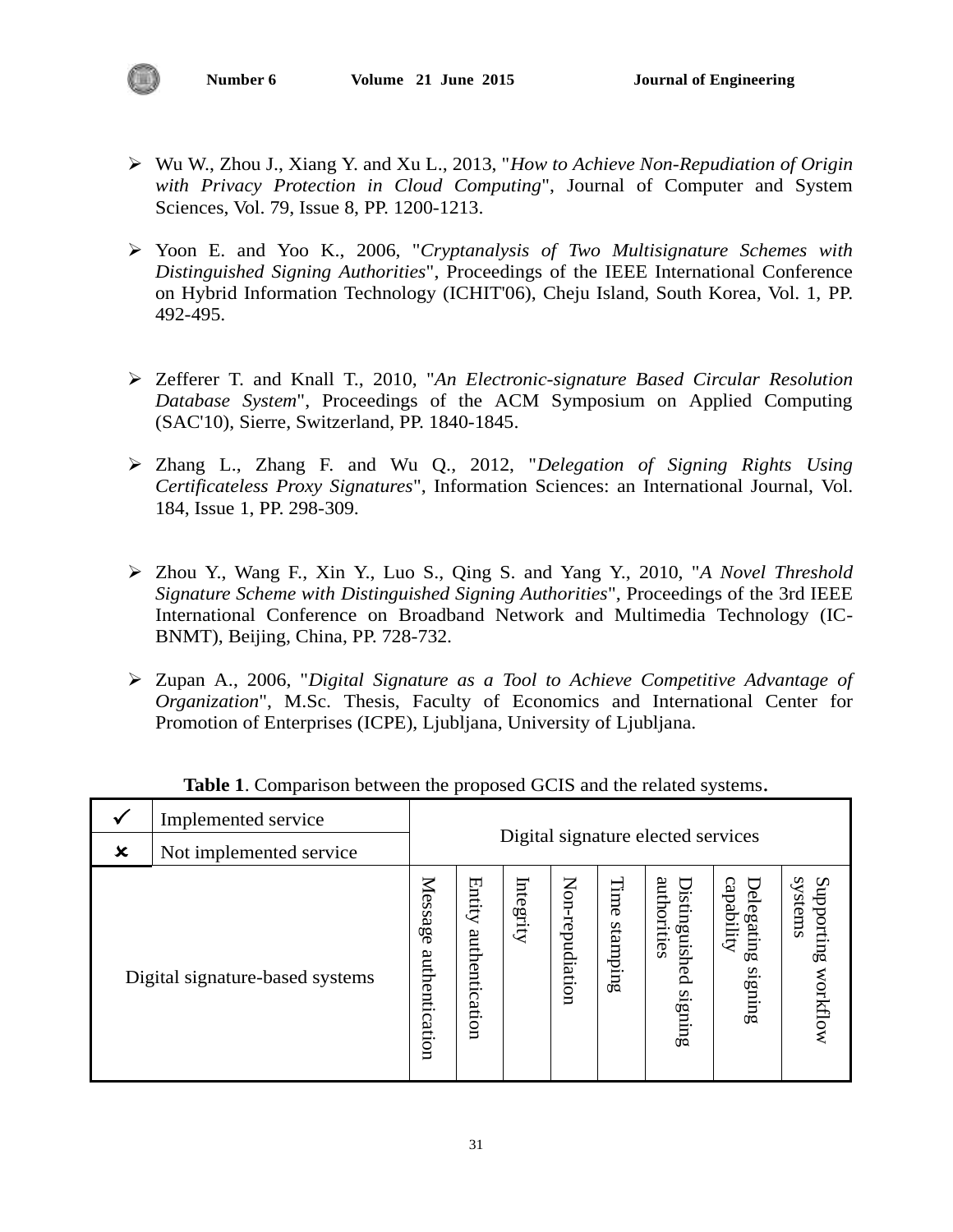

| WYSIWYS<br>(Josang,<br>and<br>AlFayyadh, 2008)                               | $\checkmark$ | $\checkmark$ | $\checkmark$ | $\checkmark$ | $\mathbf x$  | $\mathbf x$  | $\mathbf x$  | $\mathbf x$ |
|------------------------------------------------------------------------------|--------------|--------------|--------------|--------------|--------------|--------------|--------------|-------------|
| Circular RDS (Zefferer, and Knall,<br>2010)                                  | $\checkmark$ | $\checkmark$ | $\checkmark$ | $\checkmark$ | $\mathbf x$  | $\mathbf x$  | $\mathbf x$  |             |
| TPSS (Kang and Han, 2010)                                                    | $\checkmark$ | $\checkmark$ | $\checkmark$ | $\checkmark$ | $\mathbf x$  | $\mathbf x$  | $\checkmark$ | $\mathbf x$ |
| Workflow<br><b>DDSCM</b><br>in<br><b>Systems</b><br>(Fazlagic, 2010)         | $\checkmark$ | $\checkmark$ | $\checkmark$ | $\checkmark$ | $\checkmark$ | $\mathbf x$  | $\checkmark$ |             |
| <b>TSS</b><br>with Distinguished Signing<br>Authorities (Zhou, et al., 2010) |              | $\checkmark$ | $\checkmark$ | $\checkmark$ | $\mathbf x$  | √            | $\mathbf x$  | $\mathbf x$ |
| MPSS with Proxy Revocation (Liu,<br>et al., 2011)                            | $\checkmark$ | $\checkmark$ | $\checkmark$ | $\checkmark$ | $\mathbf x$  | $\mathbf x$  | $\checkmark$ | $\mathbf x$ |
| <b>EMR System (Chen and Lin, 2011)</b>                                       | $\checkmark$ | $\checkmark$ | $\checkmark$ | $\checkmark$ | $\checkmark$ | $\mathbf x$  | $\mathbf x$  | $\mathbf x$ |
| MPTSS with Distinguished Signing<br>Authorities (Feng, et al., 2011)         | $\checkmark$ | $\checkmark$ | $\checkmark$ | $\checkmark$ | $\mathbf x$  | $\checkmark$ | $\mathbf x$  | $\mathbf x$ |
| CLPSS (Zhang, et al., 2012)                                                  | $\checkmark$ | $\checkmark$ | $\checkmark$ | $\checkmark$ | $\mathbf x$  | $\mathbf x$  | $\checkmark$ | $\mathbf x$ |
| <b>The Proposed GCIS</b>                                                     |              |              |              |              |              |              |              |             |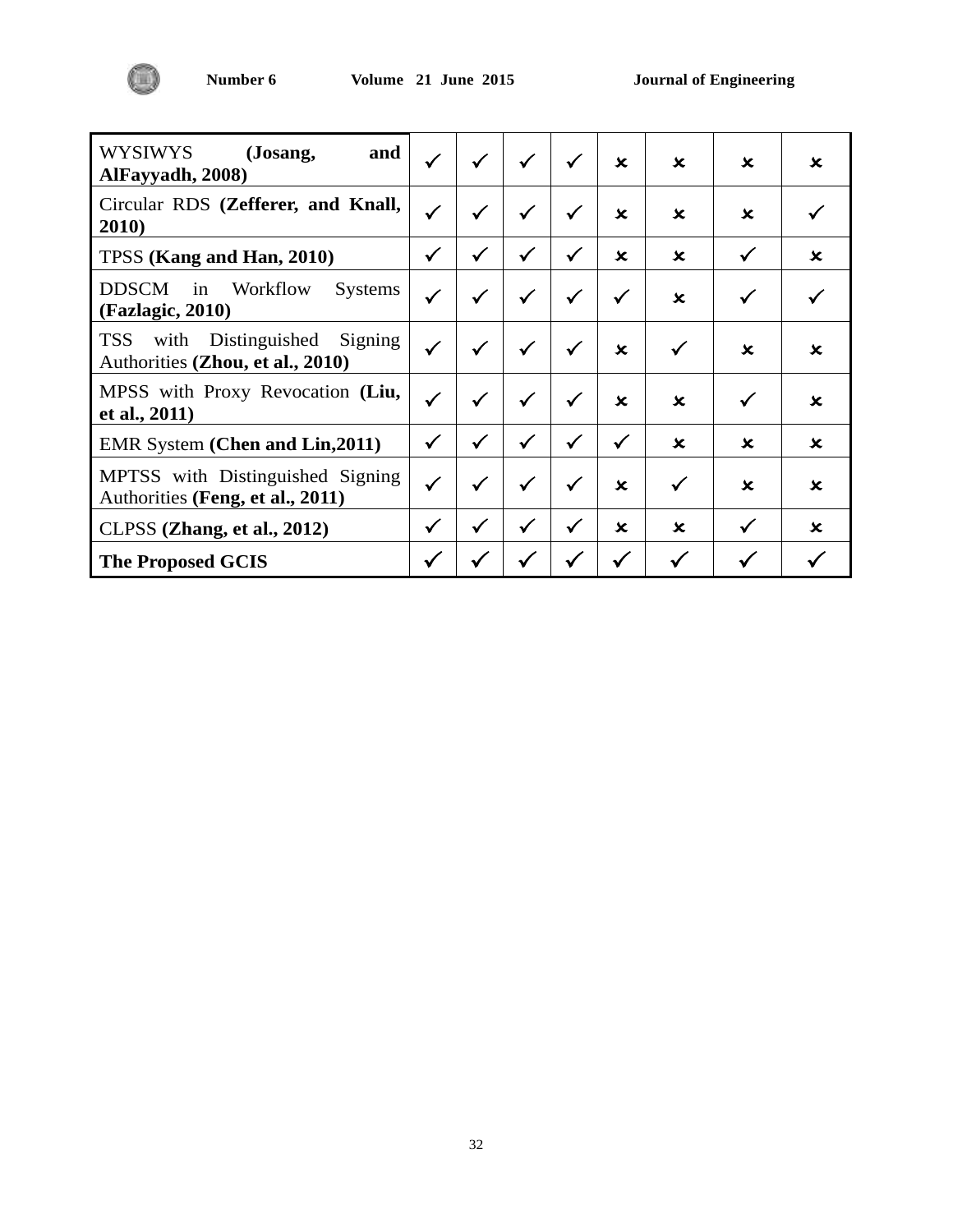

**Figure 1.** The use case diagram of the GCIS.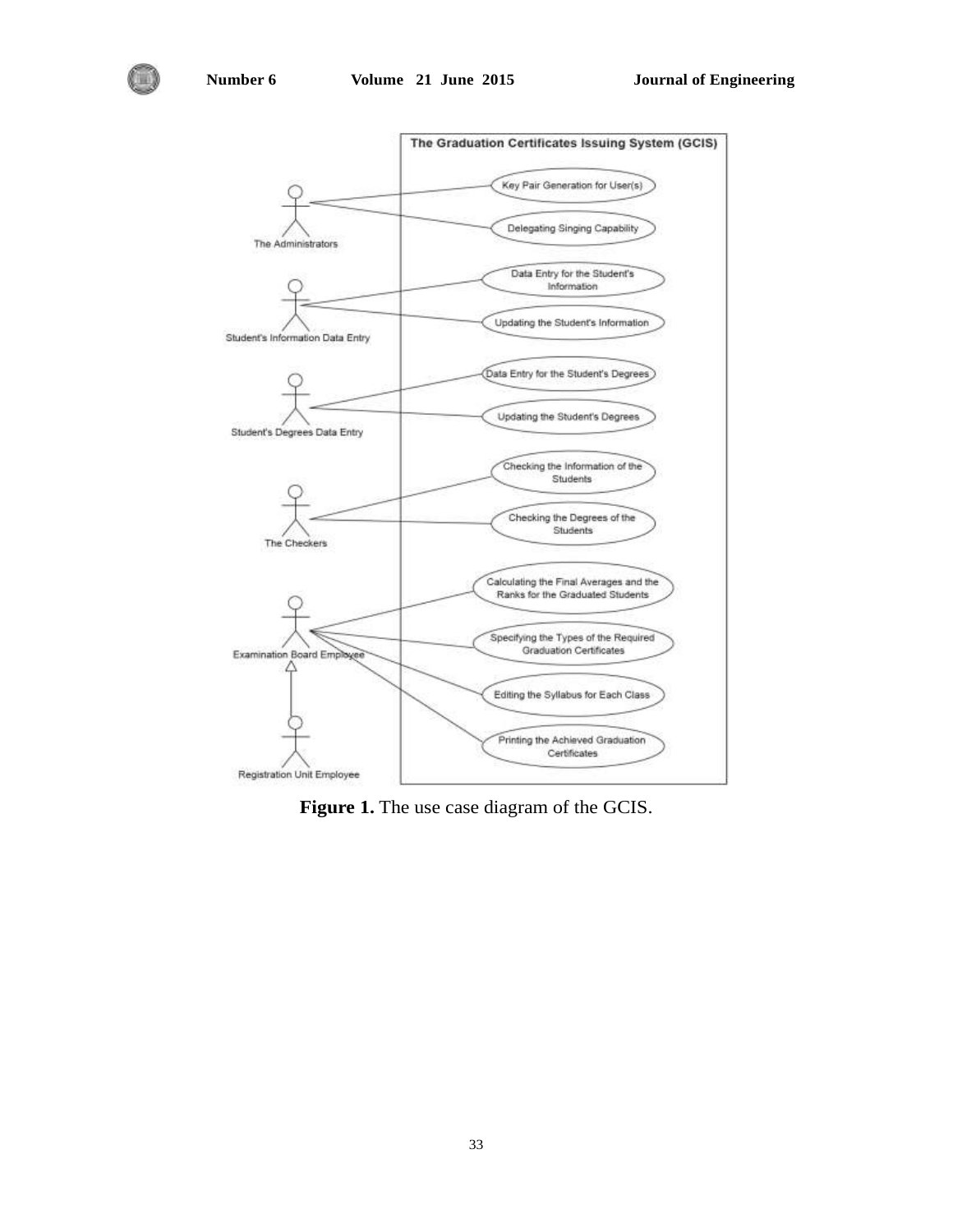



**Figure 2.** The login GUI of the GCIS.

| Generate and update the RSA key pair for one user    |
|------------------------------------------------------|
|                                                      |
| Generate and update the RSA key pairs for all users. |
|                                                      |
|                                                      |
| Delegating Signing Capabilities                      |

**Figure 3.** The administration GUI.

|                       | Student Name (English) Heyder Feer Abdulteneers |        | Student Picture      |                |
|-----------------------|-------------------------------------------------|--------|----------------------|----------------|
| Student Name (Arabic) | حبذر قالز عند الكربع                            |        |                      |                |
| Nationality           | <b>Iraq</b>                                     |        |                      |                |
| Gender                | <b>Q</b> Hale                                   | Female |                      | Insert Picture |
| College Name          | Callege of Engineering                          |        | Student ID No. (SIN) |                |
| Department Name       | Computer Engineering                            |        | 060120131010101      |                |
| Graduation Year       | 2012/2013                                       |        | Remraks (optional)   |                |
| Hoble No. (opbonal)   | 01-123456789                                    |        |                      |                |
| E-mail (optional)     | halderfoly@swhoo.com                            |        |                      |                |

**Figure 4** The student's information GUI.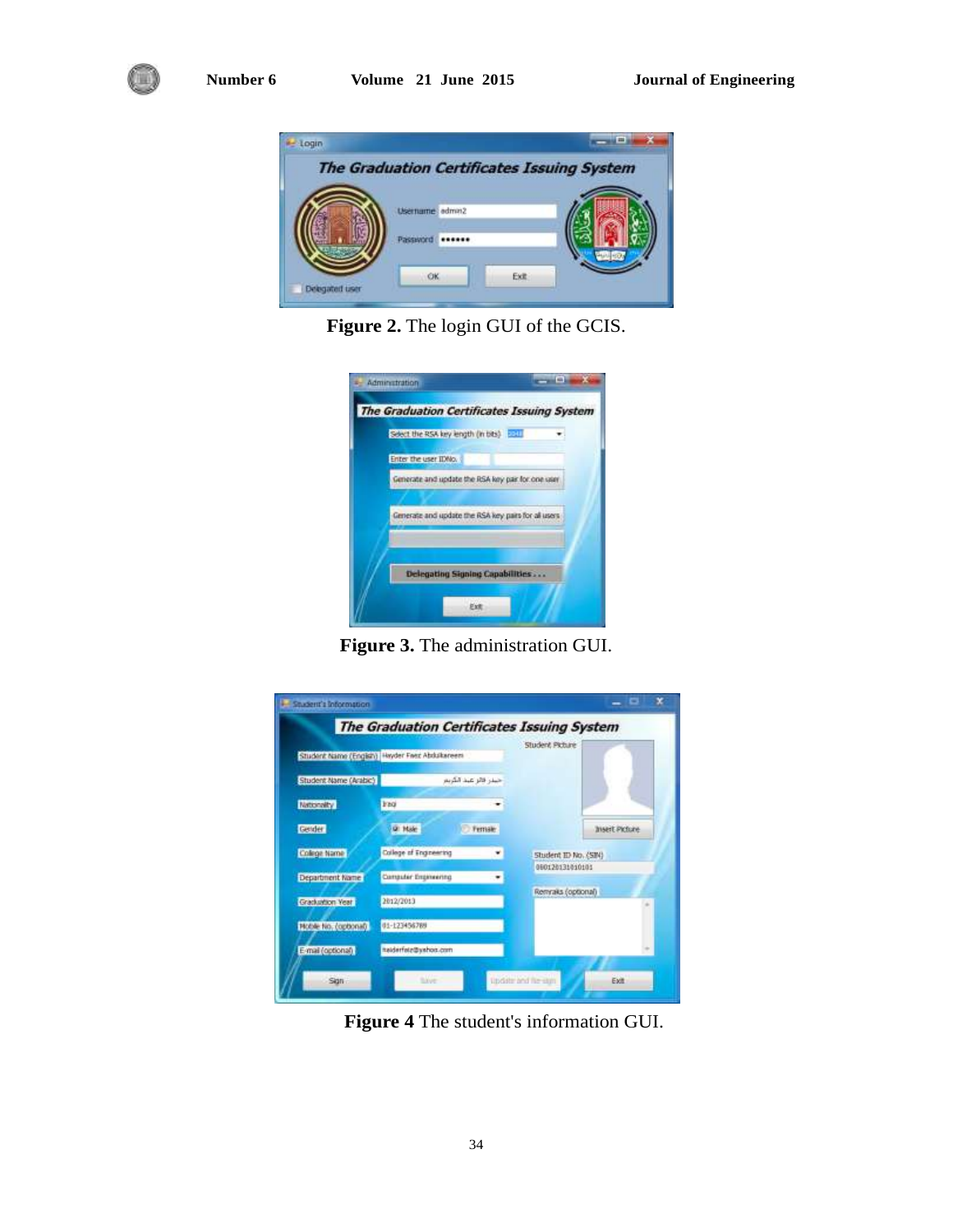

**Figure 5**. The student's degrees GUI.

|                                        |                             | SEN 000120131010101        |                                         |                        |      |
|----------------------------------------|-----------------------------|----------------------------|-----------------------------------------|------------------------|------|
| Student avo                            |                             |                            |                                         |                        |      |
|                                        | Student Name(IN)            | Heater Times Abshalterants |                                         | Valid signature        |      |
|                                        | Shadent Name (AR)           | حيدر فالرحيد الكبيد        |                                         |                        |      |
| <b>Graduation Year</b>                 |                             | 2012/2013                  |                                         |                        |      |
| Gerider:                               |                             | Mekin                      |                                         |                        |      |
| Nationality.                           |                             | <b>Strage</b>              |                                         |                        |      |
| College Nathe                          | Callege at Engineering      |                            | Department Name<br>Campular Engineering |                        |      |
|                                        | First year student's grades | 2009/2010 Valid Skinsture  |                                         | Shadern Info. Remarks  |      |
|                                        | caudio                      | 2nd Attempt                |                                         |                        |      |
| SOL                                    | 81                          | <b>A101</b>                |                                         |                        |      |
|                                        | 72                          | AL02-                      |                                         |                        |      |
| 103                                    | 50                          | A103                       |                                         | Student Grades Remarks |      |
| 304                                    | 66                          | Alb4:                      |                                         |                        |      |
| 205                                    | 76                          | A105                       |                                         |                        |      |
| 106                                    | 6T.                         | ALOS.                      |                                         |                        |      |
| 107                                    | 6.81                        | <b>Atur</b>                |                                         |                        |      |
| <b>YAN</b><br>Suite 1.13<br>102<br>308 | 74                          | A108.                      | Sign                                    |                        | Exit |

**Figure 6.** The checking process with valid signatures and no mistakes.

| Examination Boatd/Registration Unit                                                              |                                                                                          |                       |
|--------------------------------------------------------------------------------------------------|------------------------------------------------------------------------------------------|-----------------------|
|                                                                                                  | The Graduation Certificates Issuing System<br>Examination Board/Registration Unit Screen |                       |
| Calculating Averages and Ranks                                                                   | Freview: The Averages and Ranks                                                          | Preview: The Sylabus. |
| Editing the Sylabus<br>Graduation Certificates' Types<br>Graduation Certificates Printing<br>Ext |                                                                                          |                       |

**Figure 7.** The main examination board/registration unit GUI.